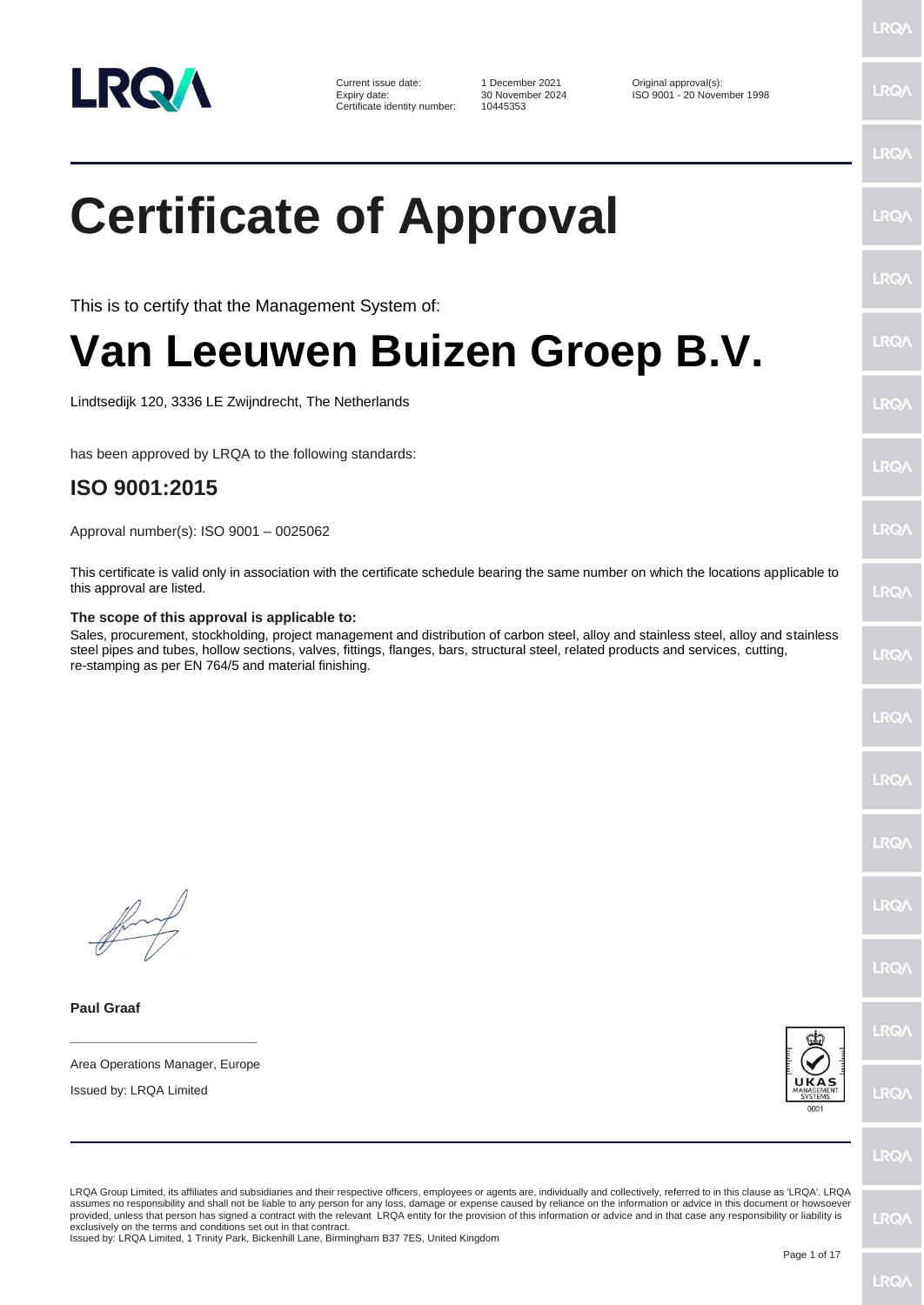

|                                                                                                                                                                                                                                                                                                                                                                                                                                                                                                                                                                                                                                                                                                                                     |                                                                                                                                                                                                                                                                                                                                                              | <b>LRQA</b>  |
|-------------------------------------------------------------------------------------------------------------------------------------------------------------------------------------------------------------------------------------------------------------------------------------------------------------------------------------------------------------------------------------------------------------------------------------------------------------------------------------------------------------------------------------------------------------------------------------------------------------------------------------------------------------------------------------------------------------------------------------|--------------------------------------------------------------------------------------------------------------------------------------------------------------------------------------------------------------------------------------------------------------------------------------------------------------------------------------------------------------|--------------|
| <b>Certificate Schedule</b>                                                                                                                                                                                                                                                                                                                                                                                                                                                                                                                                                                                                                                                                                                         |                                                                                                                                                                                                                                                                                                                                                              | <b>LRQA</b>  |
| Location                                                                                                                                                                                                                                                                                                                                                                                                                                                                                                                                                                                                                                                                                                                            | <b>Activities</b>                                                                                                                                                                                                                                                                                                                                            | <b>LRQA</b>  |
| Van Leeuwen Buizen Groep B.V., Van Leeuwen Pipe and<br><b>Tube Group</b><br>Lindtsedijk 120, 3336 LE Zwijndrecht,<br>The Netherlands                                                                                                                                                                                                                                                                                                                                                                                                                                                                                                                                                                                                | ISO 9001:2015<br>Sales, procurement, stockholding, project management<br>and distribution of carbon steel, alloy and stainless steel,<br>alloy and stainless steel pipes and tubes, hollow sections,                                                                                                                                                         | <b>LRQA</b>  |
|                                                                                                                                                                                                                                                                                                                                                                                                                                                                                                                                                                                                                                                                                                                                     | valves, fittings, flanges, bars, structural steel, related<br>products and services, cutting, re-stamping as per EN<br>764/5 and material finishing.                                                                                                                                                                                                         | <b>LRQA</b>  |
| Van Leeuwen Pipe & Tube Australia PTY Ltd. WA<br>31-35 Vulcan Road, Canning Vale, WA 6155,                                                                                                                                                                                                                                                                                                                                                                                                                                                                                                                                                                                                                                          | ISO 9001:2015<br>Sales, procurement, stockholding, project management<br>and distribution of carbon steel, alloy and stainless steel,                                                                                                                                                                                                                        | <b>LRQA</b>  |
| Australia                                                                                                                                                                                                                                                                                                                                                                                                                                                                                                                                                                                                                                                                                                                           | alloy and stainless steel pipes and tubes, hollow sections,<br>valves, fittings, flanges, bars, structural steel, related<br>products and services, cutting, re-stamping as per EN<br>764/5 and material finishing.                                                                                                                                          | <b>LRQA</b>  |
|                                                                                                                                                                                                                                                                                                                                                                                                                                                                                                                                                                                                                                                                                                                                     |                                                                                                                                                                                                                                                                                                                                                              | <b>LRQ/</b>  |
| Van Leeuwen Pipe & Tube Australia PTY Ltd. QLD<br>16 General Macarthur Place, Queensland, Redbank, 4301,<br>Australia                                                                                                                                                                                                                                                                                                                                                                                                                                                                                                                                                                                                               | ISO 9001:2015<br>Sales, procurement, stockholding, project management<br>and distribution of carbon steel, alloy and stainless steel,<br>alloy and stainless steel pipes and tubes, hollow sections,<br>valves, fittings, flanges, bars, structural steel, related<br>products and services, cutting, re-stamping as per EN<br>764/5 and material finishing. | <b>LRQA</b>  |
|                                                                                                                                                                                                                                                                                                                                                                                                                                                                                                                                                                                                                                                                                                                                     |                                                                                                                                                                                                                                                                                                                                                              | <b>LRQA</b>  |
| Van Leeuwen Pipe & Tube Australia Pty Ltd<br>95-113 Lee Holm Road, St. Marys (Sydney), 2760,                                                                                                                                                                                                                                                                                                                                                                                                                                                                                                                                                                                                                                        | ISO 9001:2015<br>Sales, procurement, stockholding, project management<br>and distribution of carbon steel, alloy and stainless steel,                                                                                                                                                                                                                        | <b>LRQA</b>  |
| Australia                                                                                                                                                                                                                                                                                                                                                                                                                                                                                                                                                                                                                                                                                                                           | alloy and stainless steel pipes and tubes, hollow sections,<br>valves, fittings, flanges, bars, structural steel, related<br>products and services, cutting, re-stamping as per EN<br>764/5 and material finishing.                                                                                                                                          | <b>LRQ/\</b> |
|                                                                                                                                                                                                                                                                                                                                                                                                                                                                                                                                                                                                                                                                                                                                     |                                                                                                                                                                                                                                                                                                                                                              | <b>LRQA</b>  |
|                                                                                                                                                                                                                                                                                                                                                                                                                                                                                                                                                                                                                                                                                                                                     |                                                                                                                                                                                                                                                                                                                                                              | <b>LRQA</b>  |
|                                                                                                                                                                                                                                                                                                                                                                                                                                                                                                                                                                                                                                                                                                                                     |                                                                                                                                                                                                                                                                                                                                                              | <b>LRQA</b>  |
|                                                                                                                                                                                                                                                                                                                                                                                                                                                                                                                                                                                                                                                                                                                                     | UKAS<br>MANAGEMENT<br>SYSTEMS<br>0001                                                                                                                                                                                                                                                                                                                        | <b>LRQA</b>  |
|                                                                                                                                                                                                                                                                                                                                                                                                                                                                                                                                                                                                                                                                                                                                     |                                                                                                                                                                                                                                                                                                                                                              | <b>LRQA</b>  |
| LRQA Group Limited, its affiliates and subsidiaries and their respective officers, employees or agents are, individually and collectively, referred to in this clause as 'LRQA'. LRQA<br>assumes no responsibility and shall not be liable to any person for any loss, damage or expense caused by reliance on the information or advice in this document or howsoever<br>provided, unless that person has signed a contract with the relevant LRQA entity for the provision of this information or advice and in that case any responsibility or liability is<br>exclusively on the terms and conditions set out in that contract.<br>Issued by: LRQA Limited, 1 Trinity Park, Bickenhill Lane, Birmingham B37 7ES, United Kingdom |                                                                                                                                                                                                                                                                                                                                                              | <b>LRQA</b>  |
|                                                                                                                                                                                                                                                                                                                                                                                                                                                                                                                                                                                                                                                                                                                                     | Page 2 of 17                                                                                                                                                                                                                                                                                                                                                 |              |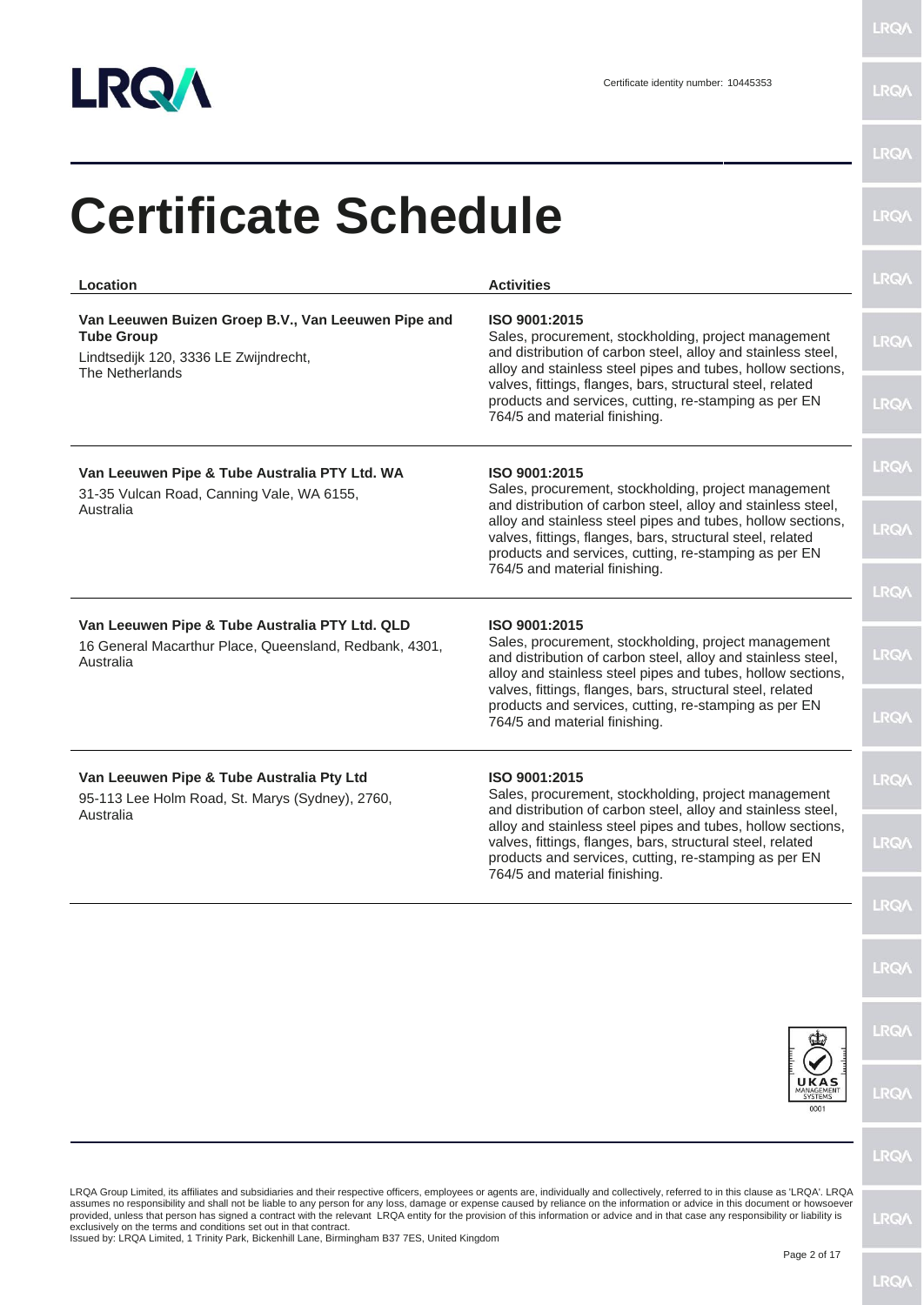

|                                                                                                                                                                                                                                                                                                                                                                                                                                                                                                                                                                                                                                                                                                                                     |                                                                                                                                                                                                                                                                                                                                                              | <b>LRQA</b> |
|-------------------------------------------------------------------------------------------------------------------------------------------------------------------------------------------------------------------------------------------------------------------------------------------------------------------------------------------------------------------------------------------------------------------------------------------------------------------------------------------------------------------------------------------------------------------------------------------------------------------------------------------------------------------------------------------------------------------------------------|--------------------------------------------------------------------------------------------------------------------------------------------------------------------------------------------------------------------------------------------------------------------------------------------------------------------------------------------------------------|-------------|
| Location                                                                                                                                                                                                                                                                                                                                                                                                                                                                                                                                                                                                                                                                                                                            | <b>Activities</b>                                                                                                                                                                                                                                                                                                                                            |             |
| Van Leeuwen Pipe & Tube Australia PTY Ltd. VIC<br>ISO 9001:2015<br>1/82 Greens Road, Victoria 3175, Dandedong South, Australia                                                                                                                                                                                                                                                                                                                                                                                                                                                                                                                                                                                                      | Sales, procurement, stockholding, project management<br>and distribution of carbon steel, alloy and stainless steel,<br>alloy and stainless steel pipes and tubes, hollow sections,                                                                                                                                                                          | LRQ/        |
|                                                                                                                                                                                                                                                                                                                                                                                                                                                                                                                                                                                                                                                                                                                                     | valves, fittings, flanges, bars, structural steel, related<br>products and services, cutting, re-stamping as per EN<br>764/5 and material finishing.                                                                                                                                                                                                         | <b>LRQA</b> |
| Van Leeuwen Pipe & Tube Australia PTY Ltd. SA<br>Unit 1 lot 261, Schumacher Road, Wingfield,                                                                                                                                                                                                                                                                                                                                                                                                                                                                                                                                                                                                                                        | ISO 9001:2015<br>Sales, procurement, stockholding, project management                                                                                                                                                                                                                                                                                        | <b>LRQ/</b> |
| SA 5013, Australia                                                                                                                                                                                                                                                                                                                                                                                                                                                                                                                                                                                                                                                                                                                  | and distribution of carbon steel, alloy and stainless steel,<br>alloy and stainless steel pipes and tubes, hollow sections,<br>valves, fittings, flanges, bars, structural steel, related<br>products and services, cutting, re-stamping as per EN<br>764/5 and material finishing.                                                                          | <b>LRQA</b> |
|                                                                                                                                                                                                                                                                                                                                                                                                                                                                                                                                                                                                                                                                                                                                     |                                                                                                                                                                                                                                                                                                                                                              | <b>LRQ/</b> |
| Van Leeuwen Buizen België N.V.<br>Schaarbeeklei 189, 1800 Vilvoorde, Belgium                                                                                                                                                                                                                                                                                                                                                                                                                                                                                                                                                                                                                                                        | ISO 9001:2015<br>Sales, procurement, stockholding, project management<br>and distribution of carbon steel, alloy and stainless steel,<br>alloy and stainless steel pipes and tubes, hollow sections,<br>valves, fittings, flanges, bars, structural steel, related<br>products and services, cutting, re-stamping as per EN<br>764/5 and material finishing. | <b>LRQ/</b> |
|                                                                                                                                                                                                                                                                                                                                                                                                                                                                                                                                                                                                                                                                                                                                     |                                                                                                                                                                                                                                                                                                                                                              | <b>LRQ/</b> |
| ISO 9001:2015<br>Van Leeuwen Pipe and Tube s.r.o.<br>Sales, procurement, stockholding, project management<br>Krátká 753/3b, 682 01 Vyskov, Czech Republic                                                                                                                                                                                                                                                                                                                                                                                                                                                                                                                                                                           | and distribution of carbon steel, alloy and stainless steel,                                                                                                                                                                                                                                                                                                 | LRQ/        |
|                                                                                                                                                                                                                                                                                                                                                                                                                                                                                                                                                                                                                                                                                                                                     | alloy and stainless steel pipes and tubes, hollow sections,<br>valves, fittings, flanges, bars, structural steel, related<br>products and services, cutting, re-stamping as per EN<br>764/5 and material finishing.                                                                                                                                          | <b>LRQ/</b> |
|                                                                                                                                                                                                                                                                                                                                                                                                                                                                                                                                                                                                                                                                                                                                     |                                                                                                                                                                                                                                                                                                                                                              | <b>LRQ/</b> |
|                                                                                                                                                                                                                                                                                                                                                                                                                                                                                                                                                                                                                                                                                                                                     |                                                                                                                                                                                                                                                                                                                                                              | <b>LRQ/</b> |
|                                                                                                                                                                                                                                                                                                                                                                                                                                                                                                                                                                                                                                                                                                                                     |                                                                                                                                                                                                                                                                                                                                                              | <b>LRQ/</b> |
|                                                                                                                                                                                                                                                                                                                                                                                                                                                                                                                                                                                                                                                                                                                                     | ANAGEMENT<br>0001                                                                                                                                                                                                                                                                                                                                            | <b>LRQ/</b> |
|                                                                                                                                                                                                                                                                                                                                                                                                                                                                                                                                                                                                                                                                                                                                     |                                                                                                                                                                                                                                                                                                                                                              | <b>LRQA</b> |
| LRQA Group Limited, its affiliates and subsidiaries and their respective officers, employees or agents are, individually and collectively, referred to in this clause as 'LRQA'. LRQA<br>assumes no responsibility and shall not be liable to any person for any loss, damage or expense caused by reliance on the information or advice in this document or howsoever<br>provided, unless that person has signed a contract with the relevant LRQA entity for the provision of this information or advice and in that case any responsibility or liability is<br>exclusively on the terms and conditions set out in that contract.<br>Issued by: LRQA Limited, 1 Trinity Park, Bickenhill Lane, Birmingham B37 7ES, United Kingdom |                                                                                                                                                                                                                                                                                                                                                              | LRQ/        |
|                                                                                                                                                                                                                                                                                                                                                                                                                                                                                                                                                                                                                                                                                                                                     | Page 3 of 17                                                                                                                                                                                                                                                                                                                                                 |             |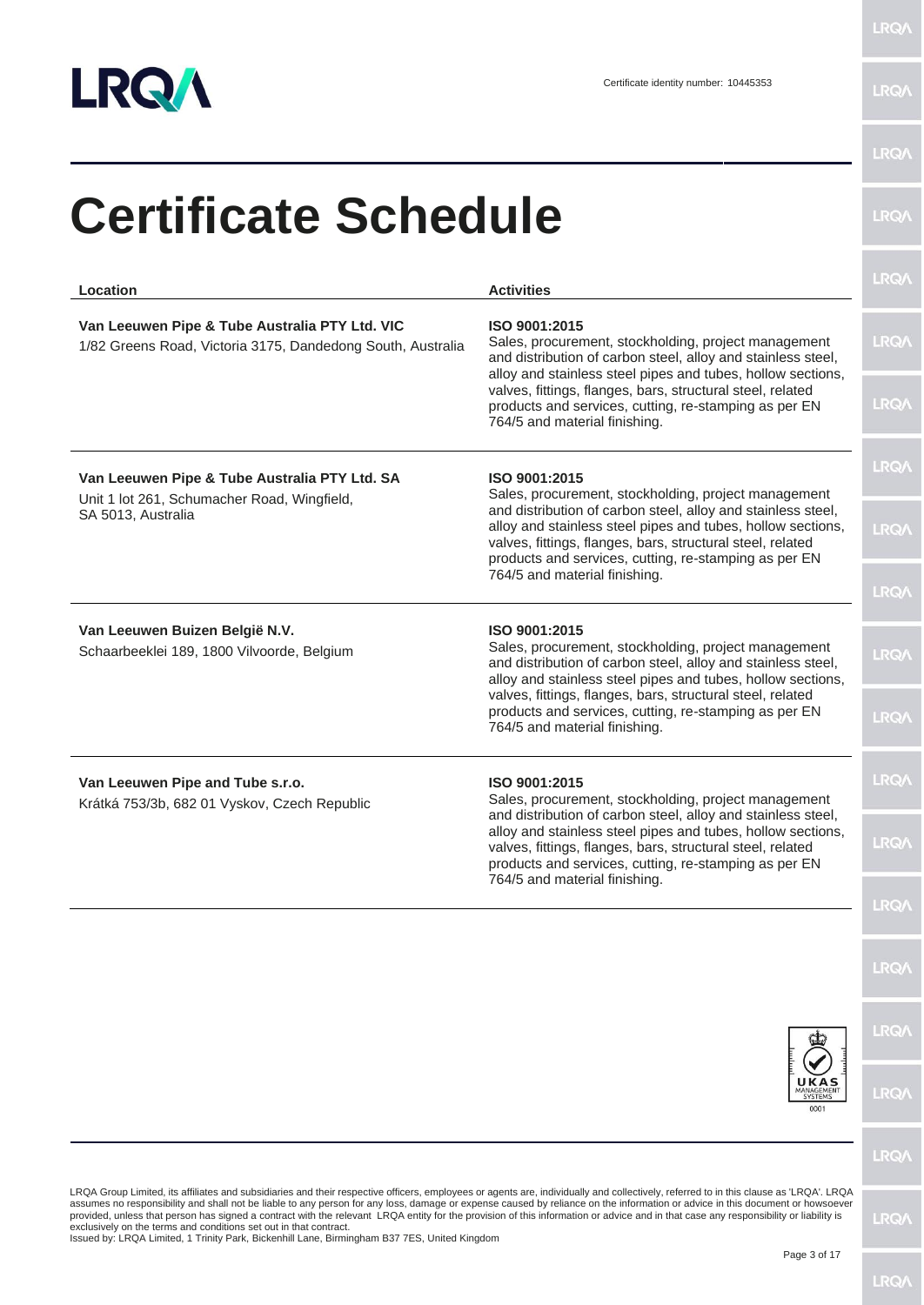

|                                                                                                                                                                   |                                                                                                                                                                                                                                                                                                                                                                        | <b>LRQA</b> |
|-------------------------------------------------------------------------------------------------------------------------------------------------------------------|------------------------------------------------------------------------------------------------------------------------------------------------------------------------------------------------------------------------------------------------------------------------------------------------------------------------------------------------------------------------|-------------|
| Location                                                                                                                                                          | <b>Activities</b>                                                                                                                                                                                                                                                                                                                                                      |             |
| Van Leeuwen Production Czech Republic s.r.o.<br>Prumyslová 1666, 263 01 Dobris, Czech Republic                                                                    | ISO 9001:2015<br>Sales, procurement, stockholding, project management<br>and distribution of carbon steel, alloy and stainless steel,<br>alloy and stainless steel pipes and tubes, hollow sections,                                                                                                                                                                   | <b>LRQA</b> |
|                                                                                                                                                                   | valves, fittings, flanges, bars, structural steel, related<br>products and services, cutting, re-stamping as per EN<br>764/5 and material finishing.                                                                                                                                                                                                                   | <b>LRQA</b> |
| Van Leeuwen Tubes SAS<br>2, Avenue des Pays-Bas, 69881 Meyzieu (Lyon),                                                                                            | ISO 9001:2015<br>Sales, procurement, stockholding, project management                                                                                                                                                                                                                                                                                                  | <b>LRQA</b> |
| France                                                                                                                                                            | and distribution of carbon steel, alloy and stainless steel,<br>alloy and stainless steel pipes and tubes, hollow sections,<br>valves, fittings, flanges, bars, structural steel, related<br>products and services, cutting, re-stamping as per EN                                                                                                                     | <b>LRQA</b> |
|                                                                                                                                                                   | 764/5 and material finishing.                                                                                                                                                                                                                                                                                                                                          | <b>LRQA</b> |
| <b>Van Leeuwen Tubes SAS</b><br>22 rue du Quatre Septembre, 75002 Paris,<br>France                                                                                | ISO 9001:2015<br>Sales, procurement, stockholding, project management<br>and distribution of carbon steel, alloy and stainless steel,<br>alloy and stainless steel pipes and tubes, hollow sections,                                                                                                                                                                   | <b>LRQA</b> |
|                                                                                                                                                                   | valves, fittings, flanges, bars, structural steel, related<br>products and services, cutting, re-stamping as per EN<br>764/5 and material finishing.                                                                                                                                                                                                                   | <b>LRQA</b> |
| Normydro S.à.r.l.<br>ISO 9001:2015<br>Sales, procurement, stockholding, project management<br>15 Route de Merville, 27320 Nonacourt, France                       | <b>LRQA</b>                                                                                                                                                                                                                                                                                                                                                            |             |
|                                                                                                                                                                   | and distribution of carbon steel, alloy and stainless steel,<br>alloy and stainless steel pipes and tubes, hollow sections,<br>valves, fittings, flanges, bars, structural steel, related<br>products and services, cutting, re-stamping as per EN<br>764/5 and material finishing.                                                                                    | <b>LRQA</b> |
|                                                                                                                                                                   |                                                                                                                                                                                                                                                                                                                                                                        | <b>LRQA</b> |
|                                                                                                                                                                   |                                                                                                                                                                                                                                                                                                                                                                        | <b>LRQA</b> |
|                                                                                                                                                                   |                                                                                                                                                                                                                                                                                                                                                                        | <b>LRQA</b> |
|                                                                                                                                                                   | JKAS<br>SYSTEMS<br>0001                                                                                                                                                                                                                                                                                                                                                | <b>LRQA</b> |
|                                                                                                                                                                   |                                                                                                                                                                                                                                                                                                                                                                        | <b>LRQA</b> |
|                                                                                                                                                                   | LRQA Group Limited, its affiliates and subsidiaries and their respective officers, employees or agents are, individually and collectively, referred to in this clause as 'LRQA'. LRQA<br>assumes no responsibility and shall not be liable to any person for any loss, damage or expense caused by reliance on the information or advice in this document or howsoever |             |
| exclusively on the terms and conditions set out in that contract.<br>Issued by: LRQA Limited, 1 Trinity Park, Bickenhill Lane, Birmingham B37 7ES, United Kingdom | provided, unless that person has signed a contract with the relevant LRQA entity for the provision of this information or advice and in that case any responsibility or liability is                                                                                                                                                                                   | <b>LRQA</b> |
|                                                                                                                                                                   | Page 4 of 17                                                                                                                                                                                                                                                                                                                                                           |             |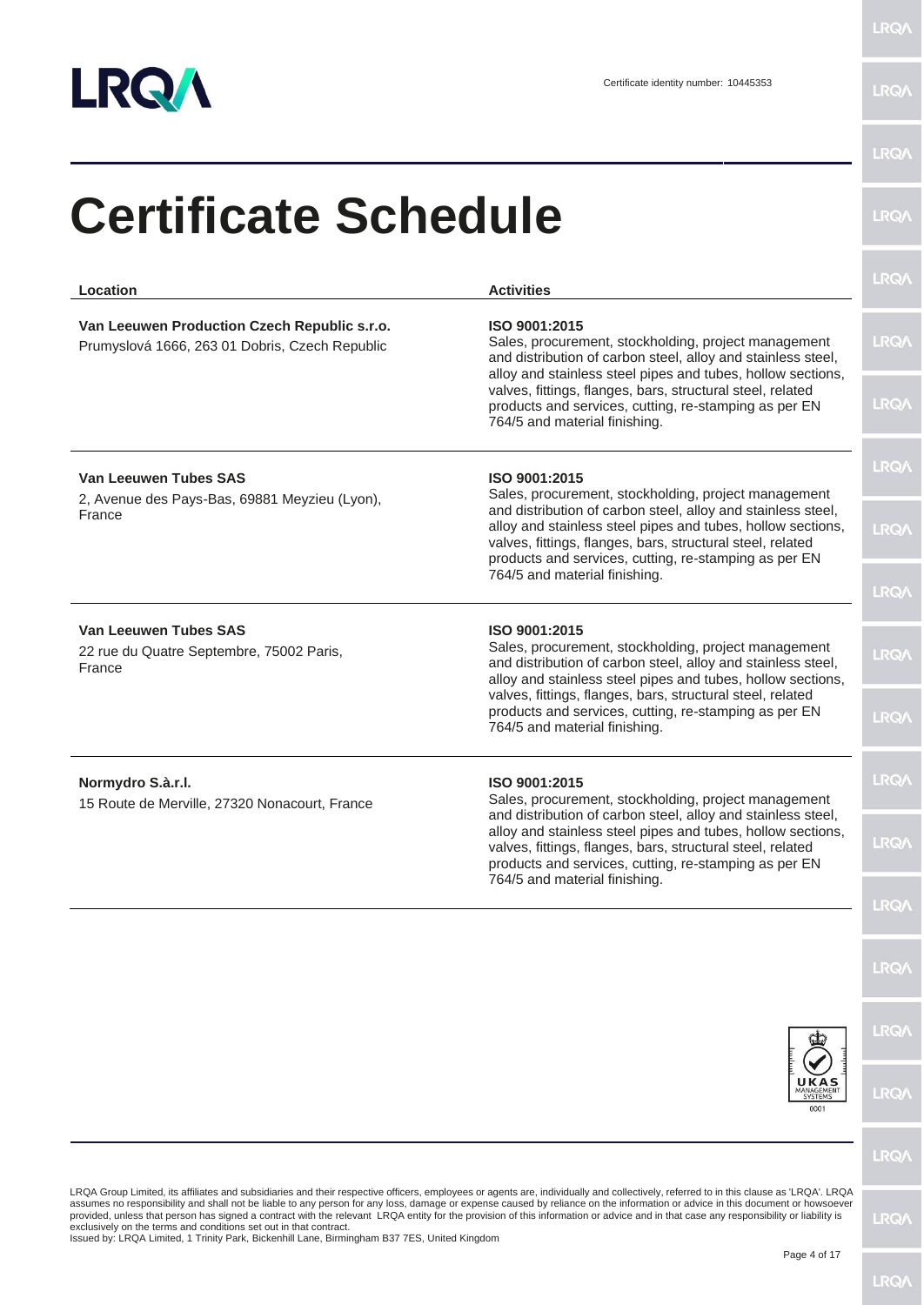

| Location                                                                                                                                                          | <b>Activities</b>                                                                                                                                                                                                                                                                                                                                                                                                                                                                                                                                              | <b>LRQA</b>  |
|-------------------------------------------------------------------------------------------------------------------------------------------------------------------|----------------------------------------------------------------------------------------------------------------------------------------------------------------------------------------------------------------------------------------------------------------------------------------------------------------------------------------------------------------------------------------------------------------------------------------------------------------------------------------------------------------------------------------------------------------|--------------|
| Van Leeuwen GmbH<br>Theodor-Althoff-Strasse 1, 45133 Essen,<br>Germany                                                                                            | ISO 9001:2015<br>Sales, procurement, stockholding, project management<br>and distribution of carbon steel, alloy and stainless steel,<br>alloy and stainless steel pipes and tubes, hollow sections,                                                                                                                                                                                                                                                                                                                                                           | LRQ/         |
|                                                                                                                                                                   | valves, fittings, flanges, bars, structural steel, related<br>products and services, cutting, re-stamping as per EN<br>764/5 and material finishing.                                                                                                                                                                                                                                                                                                                                                                                                           | <b>LRQA</b>  |
| Van Leeuwen Distribution International GmbH<br>Am Schlütershof 30, 47059 Duisburg, Germany                                                                        | ISO 9001:2015<br>Sales, procurement, stockholding, project management                                                                                                                                                                                                                                                                                                                                                                                                                                                                                          | <b>LRQA</b>  |
|                                                                                                                                                                   | and distribution of carbon steel, alloy and stainless steel,<br>alloy and stainless steel pipes and tubes, hollow sections,<br>valves, fittings, flanges, bars, structural steel, related<br>products and services, cutting, re-stamping as per EN                                                                                                                                                                                                                                                                                                             | <b>LRQA</b>  |
|                                                                                                                                                                   | 764/5 and material finishing.                                                                                                                                                                                                                                                                                                                                                                                                                                                                                                                                  | <b>LRQA</b>  |
| Van Leeuwen Deutschland GmbH & Co. KG<br>Am Blumenkampshof 75, 47059 Duisburg, Germany                                                                            | ISO 9001:2015<br>Sales, procurement, stockholding, project management<br>and distribution of carbon steel, alloy and stainless steel,<br>alloy and stainless steel pipes and tubes, hollow sections,                                                                                                                                                                                                                                                                                                                                                           | <b>LRQA</b>  |
|                                                                                                                                                                   | valves, fittings, flanges, bars, structural steel, related<br>products and services, cutting, re-stamping as per EN<br>764/5 and material finishing.                                                                                                                                                                                                                                                                                                                                                                                                           | <b>LRQA</b>  |
| Van Leeuwen Deutschland GmbH & Co. KG<br>Am Schlütershof 30, 47059 Duisburg, Germany                                                                              | ISO 9001:2015<br>Sales, procurement, stockholding, project management                                                                                                                                                                                                                                                                                                                                                                                                                                                                                          | <b>LRQA</b>  |
|                                                                                                                                                                   | and distribution of carbon steel, alloy and stainless steel,<br>alloy and stainless steel pipes and tubes, hollow sections,<br>valves, fittings, flanges, bars, structural steel, related<br>products and services, cutting, re-stamping as per EN<br>764/5 and material finishing.                                                                                                                                                                                                                                                                            | <b>LRQ/</b>  |
|                                                                                                                                                                   |                                                                                                                                                                                                                                                                                                                                                                                                                                                                                                                                                                | <b>LRQA</b>  |
|                                                                                                                                                                   |                                                                                                                                                                                                                                                                                                                                                                                                                                                                                                                                                                | <b>LRQA</b>  |
|                                                                                                                                                                   |                                                                                                                                                                                                                                                                                                                                                                                                                                                                                                                                                                | <b>LRQ/</b>  |
|                                                                                                                                                                   | UKAS<br>MANAGEMENT<br>SYSTEMS<br>0001                                                                                                                                                                                                                                                                                                                                                                                                                                                                                                                          | <b>LRQA</b>  |
|                                                                                                                                                                   |                                                                                                                                                                                                                                                                                                                                                                                                                                                                                                                                                                | <b>LRQ/</b>  |
| exclusively on the terms and conditions set out in that contract.<br>Issued by: LRQA Limited, 1 Trinity Park, Bickenhill Lane, Birmingham B37 7ES, United Kingdom | LRQA Group Limited, its affiliates and subsidiaries and their respective officers, employees or agents are, individually and collectively, referred to in this clause as 'LRQA'. LRQA<br>assumes no responsibility and shall not be liable to any person for any loss, damage or expense caused by reliance on the information or advice in this document or howsoever<br>provided, unless that person has signed a contract with the relevant LRQA entity for the provision of this information or advice and in that case any responsibility or liability is | <b>LRQ/\</b> |
|                                                                                                                                                                   | Page 5 of 17                                                                                                                                                                                                                                                                                                                                                                                                                                                                                                                                                   |              |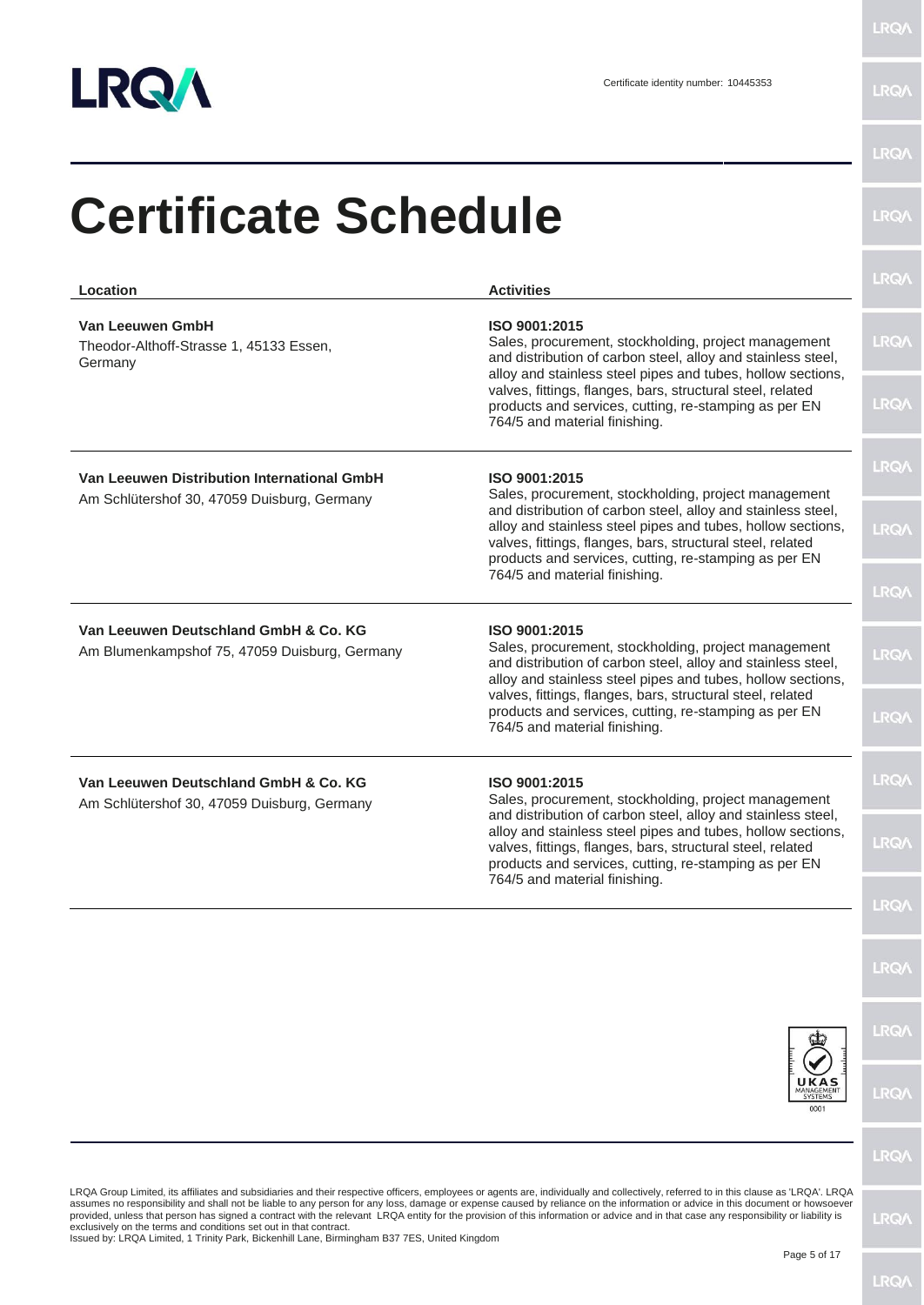

| Location                                                                                                                                                          | <b>Activities</b>                                                                                                                                                                                                                                                                                                                                                                                                                                                                                                                                              | <b>LRQA</b> |
|-------------------------------------------------------------------------------------------------------------------------------------------------------------------|----------------------------------------------------------------------------------------------------------------------------------------------------------------------------------------------------------------------------------------------------------------------------------------------------------------------------------------------------------------------------------------------------------------------------------------------------------------------------------------------------------------------------------------------------------------|-------------|
| Van Leeuwen Deutschland GmbH & Co. KG<br>Chemnitzer Str. 8, 14612 Falkensee, Germany                                                                              | ISO 9001:2015<br>Sales, procurement, stockholding, project management<br>and distribution of carbon steel, alloy and stainless steel,<br>alloy and stainless steel pipes and tubes, hollow sections,                                                                                                                                                                                                                                                                                                                                                           | <b>LRQA</b> |
|                                                                                                                                                                   | valves, fittings, flanges, bars, structural steel, related<br>products and services, cutting, re-stamping as per EN<br>764/5 and material finishing.                                                                                                                                                                                                                                                                                                                                                                                                           | <b>LRQA</b> |
| Van Leeuwen Deutschland GmbH & Co. KG<br>Berner Str. 38, 60437 Frankfurt, Germany                                                                                 | ISO 9001:2015<br>Sales, procurement, stockholding, project management                                                                                                                                                                                                                                                                                                                                                                                                                                                                                          | <b>LRQA</b> |
|                                                                                                                                                                   | and distribution of carbon steel, alloy and stainless steel,<br>alloy and stainless steel pipes and tubes, hollow sections,<br>valves, fittings, flanges, bars, structural steel, related<br>products and services, cutting, re-stamping as per EN                                                                                                                                                                                                                                                                                                             | <b>LRQA</b> |
|                                                                                                                                                                   | 764/5 and material finishing.                                                                                                                                                                                                                                                                                                                                                                                                                                                                                                                                  | <b>LRQA</b> |
| Van Leeuwen Deutschland GmbH & Co. KG<br>Heidenkampsweg 74-76, 22297 Hamburg, Germany                                                                             | ISO 9001:2015<br>Sales, procurement, stockholding, project management<br>and distribution of carbon steel, alloy and stainless steel,<br>alloy and stainless steel pipes and tubes, hollow sections,                                                                                                                                                                                                                                                                                                                                                           | <b>LRQA</b> |
|                                                                                                                                                                   | valves, fittings, flanges, bars, structural steel, related<br>products and services, cutting, re-stamping as per EN<br>764/5 and material finishing.                                                                                                                                                                                                                                                                                                                                                                                                           | <b>LRQA</b> |
| Van Leeuwen Deutschland GmbH & Co. KG<br>Rosa-Luxemburg-Straße 29, 04103 Leipzig,                                                                                 | ISO 9001:2015<br>Sales, procurement, stockholding, project management                                                                                                                                                                                                                                                                                                                                                                                                                                                                                          | <b>LRQA</b> |
| Germany                                                                                                                                                           | and distribution of carbon steel, alloy and stainless steel,<br>alloy and stainless steel pipes and tubes, hollow sections,<br>valves, fittings, flanges, bars, structural steel, related<br>products and services, cutting, re-stamping as per EN                                                                                                                                                                                                                                                                                                             | <b>LRQA</b> |
|                                                                                                                                                                   | 764/5 and material finishing.                                                                                                                                                                                                                                                                                                                                                                                                                                                                                                                                  |             |
|                                                                                                                                                                   |                                                                                                                                                                                                                                                                                                                                                                                                                                                                                                                                                                | <b>LRQA</b> |
|                                                                                                                                                                   |                                                                                                                                                                                                                                                                                                                                                                                                                                                                                                                                                                | <b>LRQA</b> |
|                                                                                                                                                                   | UKAS<br>MANAGEMENT<br>0001                                                                                                                                                                                                                                                                                                                                                                                                                                                                                                                                     | <b>LRQA</b> |
|                                                                                                                                                                   |                                                                                                                                                                                                                                                                                                                                                                                                                                                                                                                                                                | <b>LRQA</b> |
| exclusively on the terms and conditions set out in that contract.<br>Issued by: LRQA Limited, 1 Trinity Park, Bickenhill Lane, Birmingham B37 7ES, United Kingdom | LRQA Group Limited, its affiliates and subsidiaries and their respective officers, employees or agents are, individually and collectively, referred to in this clause as 'LRQA'. LRQA<br>assumes no responsibility and shall not be liable to any person for any loss, damage or expense caused by reliance on the information or advice in this document or howsoever<br>provided, unless that person has signed a contract with the relevant LRQA entity for the provision of this information or advice and in that case any responsibility or liability is | <b>LRQA</b> |
|                                                                                                                                                                   | Page 6 of 17                                                                                                                                                                                                                                                                                                                                                                                                                                                                                                                                                   |             |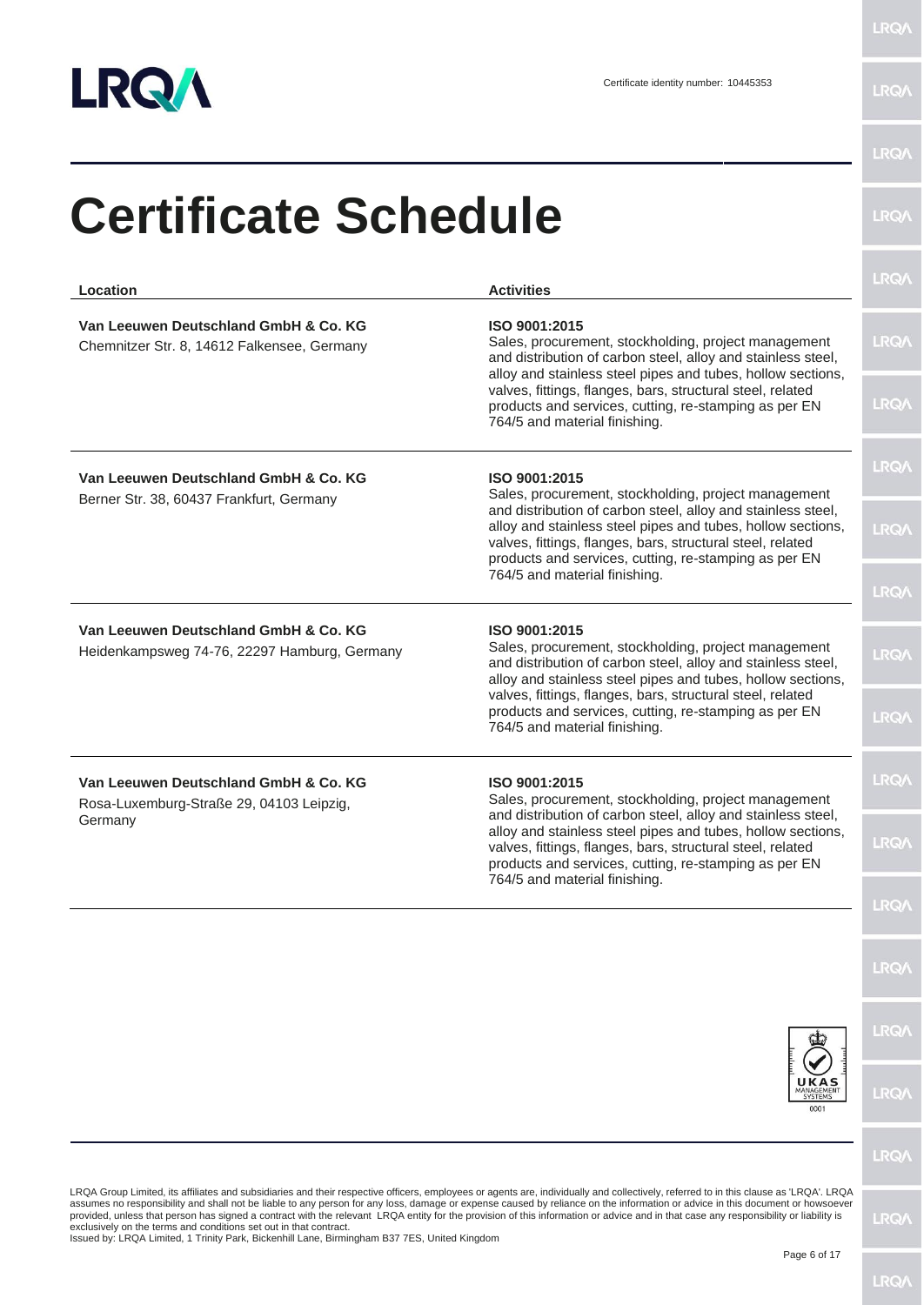

| Location                                                                                                                                                          | <b>Activities</b>                                                                                                                                                                                                                                                                                                                                                                                                                                                                                                                                              | <b>LRQA</b>  |
|-------------------------------------------------------------------------------------------------------------------------------------------------------------------|----------------------------------------------------------------------------------------------------------------------------------------------------------------------------------------------------------------------------------------------------------------------------------------------------------------------------------------------------------------------------------------------------------------------------------------------------------------------------------------------------------------------------------------------------------------|--------------|
| Van Leeuwen Deutschland GmbH & Co. KG<br>KG Havellandstr. 10, 68309 Mannheim, Germany                                                                             | ISO 9001:2015<br>Sales, procurement, stockholding, project management<br>and distribution of carbon steel, alloy and stainless steel,<br>alloy and stainless steel pipes and tubes, hollow sections,                                                                                                                                                                                                                                                                                                                                                           | <b>LRQA</b>  |
|                                                                                                                                                                   | valves, fittings, flanges, bars, structural steel, related<br>products and services, cutting, re-stamping as per EN<br>764/5 and material finishing.                                                                                                                                                                                                                                                                                                                                                                                                           | <b>LRQA</b>  |
| Van Leeuwen Deutschland GmbH & Co. KG<br>Am Moosfeld 26, 81829 München, Germany                                                                                   | ISO 9001:2015<br>Sales, procurement, stockholding, project management                                                                                                                                                                                                                                                                                                                                                                                                                                                                                          | <b>LRQA</b>  |
|                                                                                                                                                                   | and distribution of carbon steel, alloy and stainless steel,<br>alloy and stainless steel pipes and tubes, hollow sections,<br>valves, fittings, flanges, bars, structural steel, related<br>products and services, cutting, re-stamping as per EN                                                                                                                                                                                                                                                                                                             | <b>LRQA</b>  |
|                                                                                                                                                                   | 764/5 and material finishing.                                                                                                                                                                                                                                                                                                                                                                                                                                                                                                                                  | <b>LRQA</b>  |
| Van Leeuwen Deutschland GmbH & Co. KG<br>Otto-Stadler-Strasse 23b, 33100 Paderborn,<br>Germany                                                                    | ISO 9001:2015<br>Sales, procurement, stockholding, project management<br>and distribution of carbon steel, alloy and stainless steel,<br>alloy and stainless steel pipes and tubes, hollow sections,                                                                                                                                                                                                                                                                                                                                                           | <b>LRQA</b>  |
|                                                                                                                                                                   | valves, fittings, flanges, bars, structural steel, related<br>products and services, cutting, re-stamping as per EN<br>764/5 and material finishing.                                                                                                                                                                                                                                                                                                                                                                                                           | <b>LRQA</b>  |
| Van Leeuwen Deutschland GmbH & Co. KG<br>Industriestraße 21, 71665 Vaihingen, Germany                                                                             | ISO 9001:2015<br>Sales, procurement, stockholding, project management                                                                                                                                                                                                                                                                                                                                                                                                                                                                                          | <b>LRQA</b>  |
|                                                                                                                                                                   | and distribution of carbon steel, alloy and stainless steel,<br>alloy and stainless steel pipes and tubes, hollow sections,<br>valves, fittings, flanges, bars, structural steel, related<br>products and services, cutting, re-stamping as per EN                                                                                                                                                                                                                                                                                                             | <b>LRQ/\</b> |
|                                                                                                                                                                   | 764/5 and material finishing.                                                                                                                                                                                                                                                                                                                                                                                                                                                                                                                                  | <b>LRQA</b>  |
|                                                                                                                                                                   |                                                                                                                                                                                                                                                                                                                                                                                                                                                                                                                                                                | <b>LRQA</b>  |
|                                                                                                                                                                   |                                                                                                                                                                                                                                                                                                                                                                                                                                                                                                                                                                | <b>LRQA</b>  |
|                                                                                                                                                                   | UKAS<br>MANAGEMENT<br>0001                                                                                                                                                                                                                                                                                                                                                                                                                                                                                                                                     | <b>LRQA</b>  |
|                                                                                                                                                                   |                                                                                                                                                                                                                                                                                                                                                                                                                                                                                                                                                                | <b>LRQA</b>  |
| exclusively on the terms and conditions set out in that contract.<br>Issued by: LRQA Limited, 1 Trinity Park, Bickenhill Lane, Birmingham B37 7ES, United Kingdom | LRQA Group Limited, its affiliates and subsidiaries and their respective officers, employees or agents are, individually and collectively, referred to in this clause as 'LRQA'. LRQA<br>assumes no responsibility and shall not be liable to any person for any loss, damage or expense caused by reliance on the information or advice in this document or howsoever<br>provided, unless that person has signed a contract with the relevant LRQA entity for the provision of this information or advice and in that case any responsibility or liability is | <b>LRQ/</b>  |
|                                                                                                                                                                   | Page 7 of 17                                                                                                                                                                                                                                                                                                                                                                                                                                                                                                                                                   |              |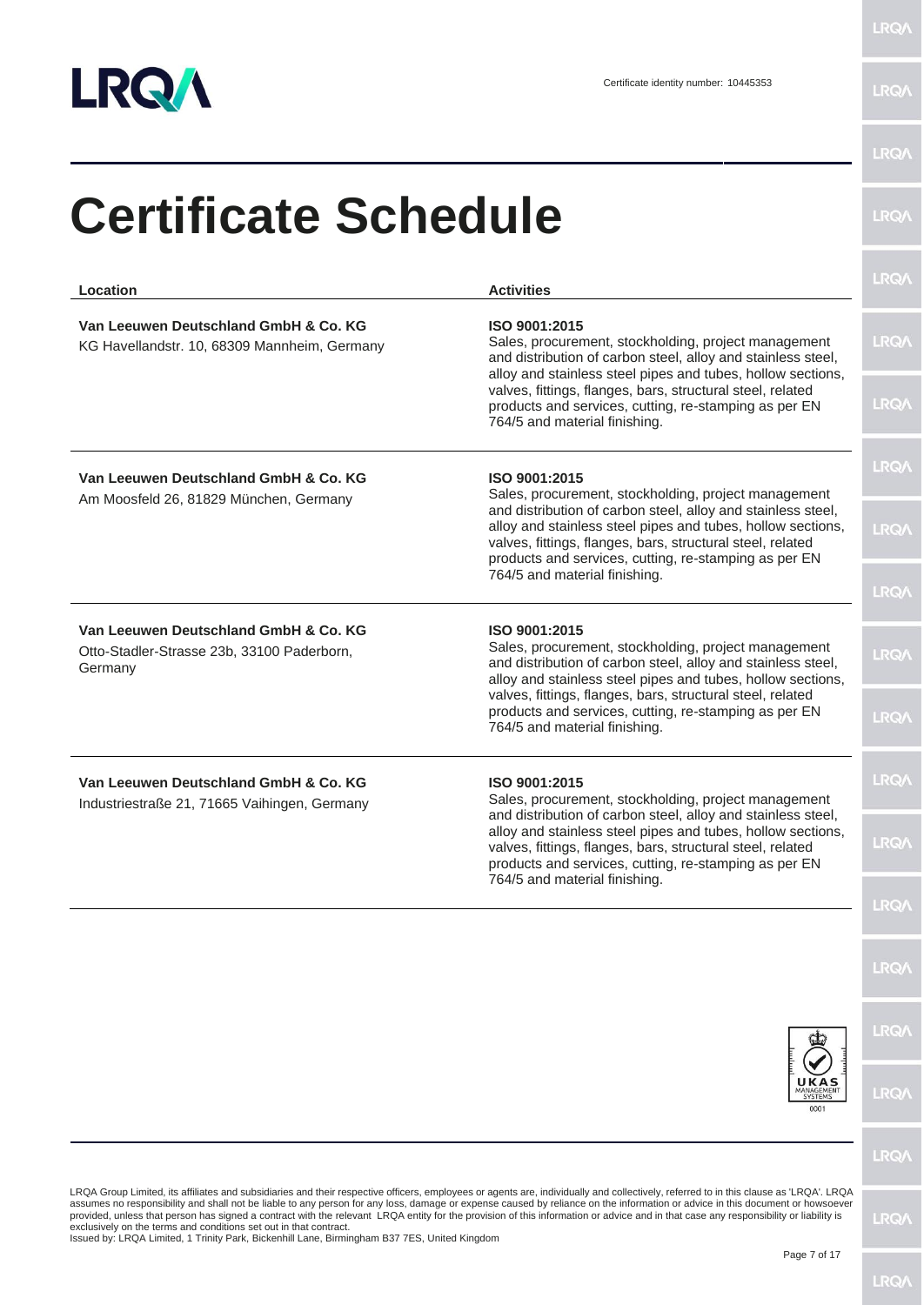

| <b>Certificate Schedule</b>                                                                                                                                                                                                                                                                                                                                                                                                                                                                                                                                                                                                                                                                                                         |                                                                                                                                                                                                                                                    | <b>LRQA</b> |
|-------------------------------------------------------------------------------------------------------------------------------------------------------------------------------------------------------------------------------------------------------------------------------------------------------------------------------------------------------------------------------------------------------------------------------------------------------------------------------------------------------------------------------------------------------------------------------------------------------------------------------------------------------------------------------------------------------------------------------------|----------------------------------------------------------------------------------------------------------------------------------------------------------------------------------------------------------------------------------------------------|-------------|
| <b>Location</b>                                                                                                                                                                                                                                                                                                                                                                                                                                                                                                                                                                                                                                                                                                                     | <b>Activities</b>                                                                                                                                                                                                                                  | <b>LRQA</b> |
| Van Leeuwen Pipe and Tube (Malaysia) Sdn<br>Bhd (59074-V) Suite 11-02, Level 11, Menara IGB, 59200 Kuala<br>Lumpur, Malaysia                                                                                                                                                                                                                                                                                                                                                                                                                                                                                                                                                                                                        | ISO 9001:2015<br>Sales, procurement, stockholding, project management<br>and distribution of carbon steel, alloy and stainless steel,                                                                                                              | <b>LRQA</b> |
|                                                                                                                                                                                                                                                                                                                                                                                                                                                                                                                                                                                                                                                                                                                                     | alloy and stainless steel pipes and tubes, hollow sections,<br>valves, fittings, flanges, bars, structural steel, related<br>products and services, cutting, re-stamping as per EN<br>764/5 and material finishing.                                | <b>LRQA</b> |
|                                                                                                                                                                                                                                                                                                                                                                                                                                                                                                                                                                                                                                                                                                                                     |                                                                                                                                                                                                                                                    | <b>LRQA</b> |
| Van Leeuwen Tube (Malaysia) Sdn<br>Bhd (22415-U) No. 3 (Lot 5) Jalan I Park 1/1 Kawasan,<br>Perindustrian I-Park Bandar Indahpura, 81000 Kulai Jaya JB,<br>Malaysia                                                                                                                                                                                                                                                                                                                                                                                                                                                                                                                                                                 | ISO 9001:2015<br>Sales, procurement, stockholding, project management<br>and distribution of carbon steel, alloy and stainless steel,<br>alloy and stainless steel pipes and tubes, hollow sections,                                               | <b>LRQA</b> |
|                                                                                                                                                                                                                                                                                                                                                                                                                                                                                                                                                                                                                                                                                                                                     | valves, fittings, flanges, bars, structural steel, related<br>products and services, cutting, re-stamping as per EN<br>764/5 and material finishing.                                                                                               | <b>LRQA</b> |
| Van Leeuwen Stainless B.V.                                                                                                                                                                                                                                                                                                                                                                                                                                                                                                                                                                                                                                                                                                          | ISO 9001:2015<br>Sales, procurement, stockholding, project management                                                                                                                                                                              | <b>LRQA</b> |
| Industrieweg 26, 4153 BW Beesd, The Netherlands                                                                                                                                                                                                                                                                                                                                                                                                                                                                                                                                                                                                                                                                                     | and distribution of carbon steel, alloy and stainless steel,<br>alloy and stainless steel pipes and tubes, hollow sections,<br>valves, fittings, flanges, bars, structural steel, related<br>products and services, cutting, re-stamping as per EN | <b>LRQA</b> |
|                                                                                                                                                                                                                                                                                                                                                                                                                                                                                                                                                                                                                                                                                                                                     | 764/5 and material finishing.                                                                                                                                                                                                                      | <b>LRQA</b> |
| Van Leeuwen Precisie B.V.<br>Hamburgweg 6, 7418 ES Deventer, The Netherlands                                                                                                                                                                                                                                                                                                                                                                                                                                                                                                                                                                                                                                                        | ISO 9001:2015<br>Sales, procurement, stockholding, project management<br>and distribution of carbon steel, alloy and stainless steel,                                                                                                              | <b>LRQA</b> |
|                                                                                                                                                                                                                                                                                                                                                                                                                                                                                                                                                                                                                                                                                                                                     | alloy and stainless steel pipes and tubes, hollow sections,<br>valves, fittings, flanges, bars, structural steel, related<br>products and services, cutting, re-stamping as per EN                                                                 | <b>LRQA</b> |
|                                                                                                                                                                                                                                                                                                                                                                                                                                                                                                                                                                                                                                                                                                                                     | 764/5 and material finishing.                                                                                                                                                                                                                      | <b>LRQA</b> |
|                                                                                                                                                                                                                                                                                                                                                                                                                                                                                                                                                                                                                                                                                                                                     |                                                                                                                                                                                                                                                    | <b>LRQA</b> |
|                                                                                                                                                                                                                                                                                                                                                                                                                                                                                                                                                                                                                                                                                                                                     | UKAS<br>ANAGEMEI<br>SYSTEMS<br>0001                                                                                                                                                                                                                | <b>LRQA</b> |
|                                                                                                                                                                                                                                                                                                                                                                                                                                                                                                                                                                                                                                                                                                                                     |                                                                                                                                                                                                                                                    | <b>LRQA</b> |
| LRQA Group Limited, its affiliates and subsidiaries and their respective officers, employees or agents are, individually and collectively, referred to in this clause as 'LRQA'. LRQA<br>assumes no responsibility and shall not be liable to any person for any loss, damage or expense caused by reliance on the information or advice in this document or howsoever<br>provided, unless that person has signed a contract with the relevant LRQA entity for the provision of this information or advice and in that case any responsibility or liability is<br>exclusively on the terms and conditions set out in that contract.<br>Issued by: LRQA Limited, 1 Trinity Park, Bickenhill Lane, Birmingham B37 7ES, United Kingdom |                                                                                                                                                                                                                                                    | <b>LRQA</b> |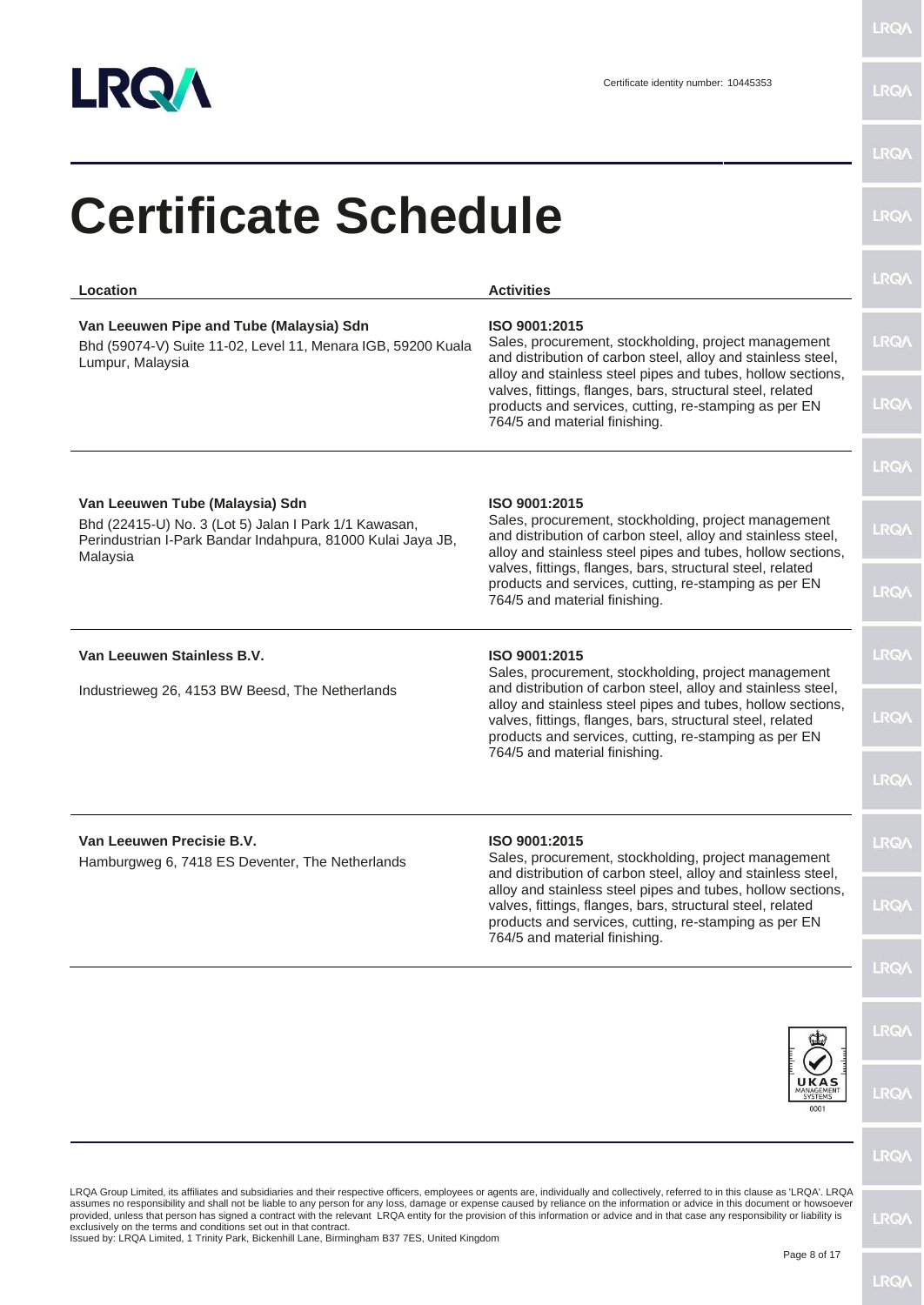

| Location                                                                                                                                                          | <b>Activities</b>                                                                                                                                                                                                                                                                                                                                                                                                                                                                                                                                              | <b>LRQ/</b> |
|-------------------------------------------------------------------------------------------------------------------------------------------------------------------|----------------------------------------------------------------------------------------------------------------------------------------------------------------------------------------------------------------------------------------------------------------------------------------------------------------------------------------------------------------------------------------------------------------------------------------------------------------------------------------------------------------------------------------------------------------|-------------|
| P. van Leeuwen Jr's Buizenhandel B.V.<br>Ettenseweg 7b, 7071 AA Ulft, The Netherlands                                                                             | ISO 9001:2015<br>Sales, procurement, stockholding, project management<br>and distribution of carbon steel, alloy and stainless steel,<br>alloy and stainless steel pipes and tubes, hollow sections,                                                                                                                                                                                                                                                                                                                                                           | <b>LRQA</b> |
|                                                                                                                                                                   | valves, fittings, flanges, bars, structural steel, related<br>products and services, cutting, re-stamping as per EN<br>764/5 and material finishing.                                                                                                                                                                                                                                                                                                                                                                                                           | <b>LRQA</b> |
| P. van Leeuwen Jr's Buizenhandel B.V.<br>Lindtsedijk 100, 3336 LE Zwijndrecht,                                                                                    | ISO 9001:2015<br>Sales, procurement, stockholding, project management                                                                                                                                                                                                                                                                                                                                                                                                                                                                                          | <b>LRQA</b> |
| The Netherlands                                                                                                                                                   | and distribution of carbon steel, alloy and stainless steel,<br>alloy and stainless steel pipes and tubes, hollow sections,<br>valves, fittings, flanges, bars, structural steel, related<br>products and services, cutting, re-stamping as per EN                                                                                                                                                                                                                                                                                                             | LRQ/        |
|                                                                                                                                                                   | 764/5 and material finishing.                                                                                                                                                                                                                                                                                                                                                                                                                                                                                                                                  | <b>LRQA</b> |
| <b>Teuling Staal B.V.</b><br>Lindtsedijk 100, 3336 LE Zwijndrecht,<br>The Netherlands                                                                             | ISO 9001:2015<br>Sales, procurement, stockholding, project management<br>and distribution of carbon steel, alloy and stainless steel,<br>alloy and stainless steel pipes and tubes, hollow sections,                                                                                                                                                                                                                                                                                                                                                           | <b>LRQA</b> |
|                                                                                                                                                                   | valves, fittings, flanges, bars, structural steel, related<br>products and services, cutting, re-stamping as per EN<br>764/5 and material finishing.                                                                                                                                                                                                                                                                                                                                                                                                           | <b>LRQA</b> |
| <b>Combulex Buizen BV</b><br>Lindtsedijk 100, 3336 LE Zwijndrecht,                                                                                                | ISO 9001:2015<br>Sales, procurement, stockholding, project management                                                                                                                                                                                                                                                                                                                                                                                                                                                                                          | <b>LRQA</b> |
| The Netherlands                                                                                                                                                   | and distribution of carbon steel, alloy and stainless steel,<br>alloy and stainless steel pipes and tubes, hollow sections,<br>valves, fittings, flanges, bars, structural steel, related<br>products and services, cutting, re-stamping as per EN<br>764/5 and material finishing.                                                                                                                                                                                                                                                                            | <b>LRQ/</b> |
|                                                                                                                                                                   |                                                                                                                                                                                                                                                                                                                                                                                                                                                                                                                                                                | <b>LRQA</b> |
|                                                                                                                                                                   |                                                                                                                                                                                                                                                                                                                                                                                                                                                                                                                                                                | <b>LRQA</b> |
|                                                                                                                                                                   |                                                                                                                                                                                                                                                                                                                                                                                                                                                                                                                                                                | <b>LRQA</b> |
|                                                                                                                                                                   | UKAS<br>MANAGEMENT<br>SYSTEMS<br>0001                                                                                                                                                                                                                                                                                                                                                                                                                                                                                                                          | <b>LRQA</b> |
|                                                                                                                                                                   |                                                                                                                                                                                                                                                                                                                                                                                                                                                                                                                                                                | <b>LRQA</b> |
| exclusively on the terms and conditions set out in that contract.<br>Issued by: LRQA Limited, 1 Trinity Park, Bickenhill Lane, Birmingham B37 7ES, United Kingdom | LRQA Group Limited, its affiliates and subsidiaries and their respective officers, employees or agents are, individually and collectively, referred to in this clause as 'LRQA'. LRQA<br>assumes no responsibility and shall not be liable to any person for any loss, damage or expense caused by reliance on the information or advice in this document or howsoever<br>provided, unless that person has signed a contract with the relevant LRQA entity for the provision of this information or advice and in that case any responsibility or liability is | <b>LRQ/</b> |
|                                                                                                                                                                   | Page 9 of 17                                                                                                                                                                                                                                                                                                                                                                                                                                                                                                                                                   |             |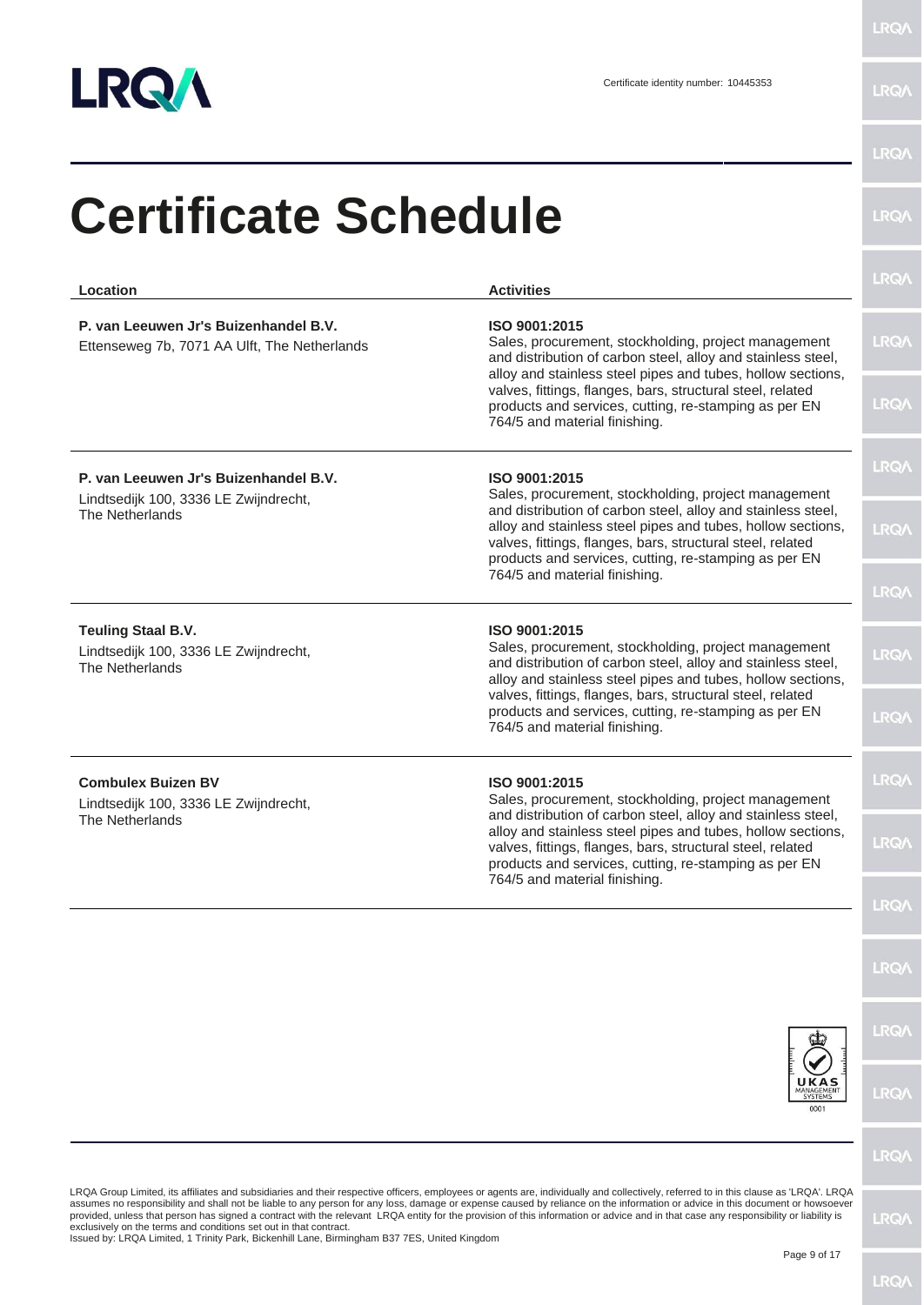

| <b>Certificate Schedule</b>                                                                                                                                                                                                                                                                                                                                                                                                                                                                                                                                                                                                                                                                                                         |                                                                                                                                                                                                                                                    |             |
|-------------------------------------------------------------------------------------------------------------------------------------------------------------------------------------------------------------------------------------------------------------------------------------------------------------------------------------------------------------------------------------------------------------------------------------------------------------------------------------------------------------------------------------------------------------------------------------------------------------------------------------------------------------------------------------------------------------------------------------|----------------------------------------------------------------------------------------------------------------------------------------------------------------------------------------------------------------------------------------------------|-------------|
| Location                                                                                                                                                                                                                                                                                                                                                                                                                                                                                                                                                                                                                                                                                                                            | <b>Activities</b>                                                                                                                                                                                                                                  | <b>LRQA</b> |
| <b>Combulex BV</b><br>De Limiet 15, 4131 NR Vianen, The Netherlands                                                                                                                                                                                                                                                                                                                                                                                                                                                                                                                                                                                                                                                                 | ISO 9001:2015<br>Sales, procurement, stockholding, project management<br>and distribution of carbon steel, alloy and stainless steel,<br>alloy and stainless steel pipes and tubes, hollow sections,                                               | <b>LRQA</b> |
|                                                                                                                                                                                                                                                                                                                                                                                                                                                                                                                                                                                                                                                                                                                                     | valves, fittings, flanges, bars, structural steel, related<br>products and services, cutting, re-stamping as per EN<br>764/5 and material finishing.                                                                                               | <b>LRQA</b> |
| United Business Systems Co. Ltd. (UBSCO) Middle East                                                                                                                                                                                                                                                                                                                                                                                                                                                                                                                                                                                                                                                                                | ISO 9001:2015<br>Sales, procurement, stockholding, project management                                                                                                                                                                              | <b>LRQA</b> |
| Middle East Commercial Complex, 1st Floor, Office No.04, P.O.<br>Box 79420, Al-Khobar, 31952,<br>Saudi Arabia                                                                                                                                                                                                                                                                                                                                                                                                                                                                                                                                                                                                                       | and distribution of carbon steel, alloy and stainless steel,<br>alloy and stainless steel pipes and tubes, hollow sections,<br>valves, fittings, flanges, bars, structural steel, related<br>products and services, cutting, re-stamping as per EN | <b>LRQA</b> |
|                                                                                                                                                                                                                                                                                                                                                                                                                                                                                                                                                                                                                                                                                                                                     | 764/5 and material finishing.                                                                                                                                                                                                                      | <b>LRQA</b> |
| United Business Systems Co. Ltd. (UBSCO)<br>Street # 0, Near Dammam 02nd Industrial Area,<br>Dammam, Saudi Arabia                                                                                                                                                                                                                                                                                                                                                                                                                                                                                                                                                                                                                   | ISO 9001:2015<br>Sales, procurement, stockholding, project management<br>and distribution of carbon steel, alloy and stainless steel,<br>alloy and stainless steel pipes and tubes, hollow sections,                                               | <b>LRQA</b> |
|                                                                                                                                                                                                                                                                                                                                                                                                                                                                                                                                                                                                                                                                                                                                     | valves, fittings, flanges, bars, structural steel, related<br>products and services, cutting, re-stamping as per EN<br>764/5 and material finishing.                                                                                               | <b>LRQA</b> |
| Van Leeuwen Pipe and Tube (Singapore) Pte Ltd<br>ISO 9001:2015<br>Sales, procurement, stockholding, project management<br>4, Pioneer Place, Singapore 627893, Singapore                                                                                                                                                                                                                                                                                                                                                                                                                                                                                                                                                             |                                                                                                                                                                                                                                                    | <b>LRQA</b> |
|                                                                                                                                                                                                                                                                                                                                                                                                                                                                                                                                                                                                                                                                                                                                     | and distribution of carbon steel, alloy and stainless steel,<br>alloy and stainless steel pipes and tubes, hollow sections,<br>valves, fittings, flanges, bars, structural steel, related<br>products and services, cutting, re-stamping as per EN | <b>LRQA</b> |
|                                                                                                                                                                                                                                                                                                                                                                                                                                                                                                                                                                                                                                                                                                                                     | 764/5 and material finishing.                                                                                                                                                                                                                      | <b>LRQA</b> |
|                                                                                                                                                                                                                                                                                                                                                                                                                                                                                                                                                                                                                                                                                                                                     |                                                                                                                                                                                                                                                    | <b>LRQA</b> |
|                                                                                                                                                                                                                                                                                                                                                                                                                                                                                                                                                                                                                                                                                                                                     |                                                                                                                                                                                                                                                    | <b>LRQA</b> |
|                                                                                                                                                                                                                                                                                                                                                                                                                                                                                                                                                                                                                                                                                                                                     | <b>UKAS</b><br>MANAGEMENT<br>0001                                                                                                                                                                                                                  | <b>LRQA</b> |
|                                                                                                                                                                                                                                                                                                                                                                                                                                                                                                                                                                                                                                                                                                                                     |                                                                                                                                                                                                                                                    | <b>LRQA</b> |
| LRQA Group Limited, its affiliates and subsidiaries and their respective officers, employees or agents are, individually and collectively, referred to in this clause as 'LRQA'. LRQA<br>assumes no responsibility and shall not be liable to any person for any loss, damage or expense caused by reliance on the information or advice in this document or howsoever<br>provided, unless that person has signed a contract with the relevant LRQA entity for the provision of this information or advice and in that case any responsibility or liability is<br>exclusively on the terms and conditions set out in that contract.<br>Issued by: LRQA Limited, 1 Trinity Park, Bickenhill Lane, Birmingham B37 7ES, United Kingdom |                                                                                                                                                                                                                                                    | <b>LRQA</b> |
|                                                                                                                                                                                                                                                                                                                                                                                                                                                                                                                                                                                                                                                                                                                                     | Page 10 of 17                                                                                                                                                                                                                                      |             |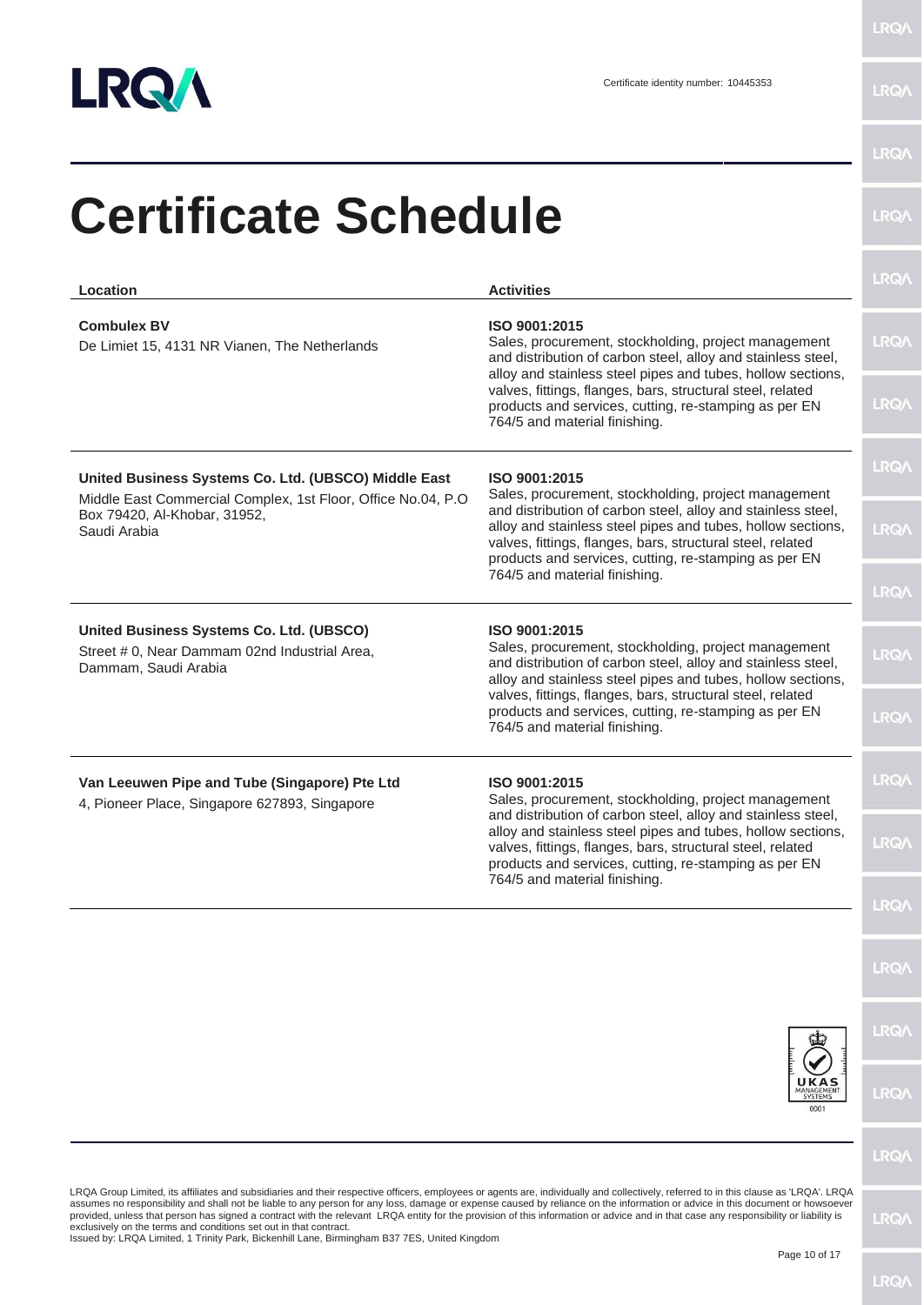

| Location                                                                                                                                                                                                                                                                                                                                                                                                                                                                                                                                                                                                                                                                                                                            | <b>Activities</b>                                                                                                                                                                                                                                                                                                                                            | <b>LRQA</b> |
|-------------------------------------------------------------------------------------------------------------------------------------------------------------------------------------------------------------------------------------------------------------------------------------------------------------------------------------------------------------------------------------------------------------------------------------------------------------------------------------------------------------------------------------------------------------------------------------------------------------------------------------------------------------------------------------------------------------------------------------|--------------------------------------------------------------------------------------------------------------------------------------------------------------------------------------------------------------------------------------------------------------------------------------------------------------------------------------------------------------|-------------|
| Van Leeuwen Pipe and Tube Oman<br><b>Division of Patron Energy</b><br>Building no 1060, Plot No. 16, Way No. 3709, South Ghubra,                                                                                                                                                                                                                                                                                                                                                                                                                                                                                                                                                                                                    | ISO 9001:2015<br>Sales, procurement, stockholding, project management<br>and distribution of carbon steel, alloy and stainless steel,                                                                                                                                                                                                                        | <b>LRQA</b> |
| 115, Oman                                                                                                                                                                                                                                                                                                                                                                                                                                                                                                                                                                                                                                                                                                                           | alloy and stainless steel pipes and tubes, hollow sections,<br>valves, fittings, flanges, bars, structural steel, related<br>products and services, cutting, re-stamping as per EN<br>764/5 and material finishing.                                                                                                                                          | <b>LRQA</b> |
| Van Leeuwen Pipe and Tube (Thailand) Ltd<br>10th Floor, 25 Soi Chidlom, Ploenchit, Lumpini, Patumwan,                                                                                                                                                                                                                                                                                                                                                                                                                                                                                                                                                                                                                               | ISO 9001:2015<br>Sales, procurement, stockholding, project management                                                                                                                                                                                                                                                                                        | <b>LRQA</b> |
| Bangkok, 10330, Thailand                                                                                                                                                                                                                                                                                                                                                                                                                                                                                                                                                                                                                                                                                                            | and distribution of carbon steel, alloy and stainless steel,<br>alloy and stainless steel pipes and tubes, hollow sections,<br>valves, fittings, flanges, bars, structural steel, related<br>products and services, cutting, re-stamping as per EN                                                                                                           | <b>LRQA</b> |
|                                                                                                                                                                                                                                                                                                                                                                                                                                                                                                                                                                                                                                                                                                                                     | 764/5 and material finishing.                                                                                                                                                                                                                                                                                                                                | <b>LRQA</b> |
| Van Leeuwen Pipe and Tube (Thailand) Ltd<br>Chonburi Industrial Estate (Bo-Win), 341 Moo 6 Highway no.<br>331 KM 91 District Bo-Win Amphur Sri Racha, Chonburi, 20230,<br>Thailand                                                                                                                                                                                                                                                                                                                                                                                                                                                                                                                                                  | ISO 9001:2015<br>Sales, procurement, stockholding, project management<br>and distribution of carbon steel, alloy and stainless steel,<br>alloy and stainless steel pipes and tubes, hollow sections,<br>valves, fittings, flanges, bars, structural steel, related<br>products and services, cutting, re-stamping as per EN<br>764/5 and material finishing. | <b>LRQA</b> |
|                                                                                                                                                                                                                                                                                                                                                                                                                                                                                                                                                                                                                                                                                                                                     |                                                                                                                                                                                                                                                                                                                                                              | <b>LRQA</b> |
| Van Leeuwen Pipe and Tube Middle East LLC<br>Office No. 1202, Al Ghaith Tower, Hamdan Street, P. O. Box                                                                                                                                                                                                                                                                                                                                                                                                                                                                                                                                                                                                                             | ISO 9001:2015<br>Sales, procurement, stockholding, project management                                                                                                                                                                                                                                                                                        | <b>LRQA</b> |
| 47144, Abu Dhabi, United Arab Emirates                                                                                                                                                                                                                                                                                                                                                                                                                                                                                                                                                                                                                                                                                              | and distribution of carbon steel, alloy and stainless steel,<br>alloy and stainless steel pipes and tubes, hollow sections,<br>valves, fittings, flanges, bars, structural steel, related<br>products and services, cutting, re-stamping as per EN<br>764/5 and material finishing.                                                                          | <b>LRQA</b> |
|                                                                                                                                                                                                                                                                                                                                                                                                                                                                                                                                                                                                                                                                                                                                     |                                                                                                                                                                                                                                                                                                                                                              | <b>LRQA</b> |
|                                                                                                                                                                                                                                                                                                                                                                                                                                                                                                                                                                                                                                                                                                                                     |                                                                                                                                                                                                                                                                                                                                                              | <b>LRQA</b> |
|                                                                                                                                                                                                                                                                                                                                                                                                                                                                                                                                                                                                                                                                                                                                     |                                                                                                                                                                                                                                                                                                                                                              | <b>LRQA</b> |
|                                                                                                                                                                                                                                                                                                                                                                                                                                                                                                                                                                                                                                                                                                                                     | UKAS<br>MANAGEMENT<br>SYSTEMS<br>0001                                                                                                                                                                                                                                                                                                                        | <b>LRQA</b> |
|                                                                                                                                                                                                                                                                                                                                                                                                                                                                                                                                                                                                                                                                                                                                     |                                                                                                                                                                                                                                                                                                                                                              | <b>LRQA</b> |
| LRQA Group Limited, its affiliates and subsidiaries and their respective officers, employees or agents are, individually and collectively, referred to in this clause as 'LRQA'. LRQA<br>assumes no responsibility and shall not be liable to any person for any loss, damage or expense caused by reliance on the information or advice in this document or howsoever<br>provided, unless that person has signed a contract with the relevant LRQA entity for the provision of this information or advice and in that case any responsibility or liability is<br>exclusively on the terms and conditions set out in that contract.<br>Issued by: LRQA Limited, 1 Trinity Park, Bickenhill Lane, Birmingham B37 7ES, United Kingdom |                                                                                                                                                                                                                                                                                                                                                              | <b>LRQA</b> |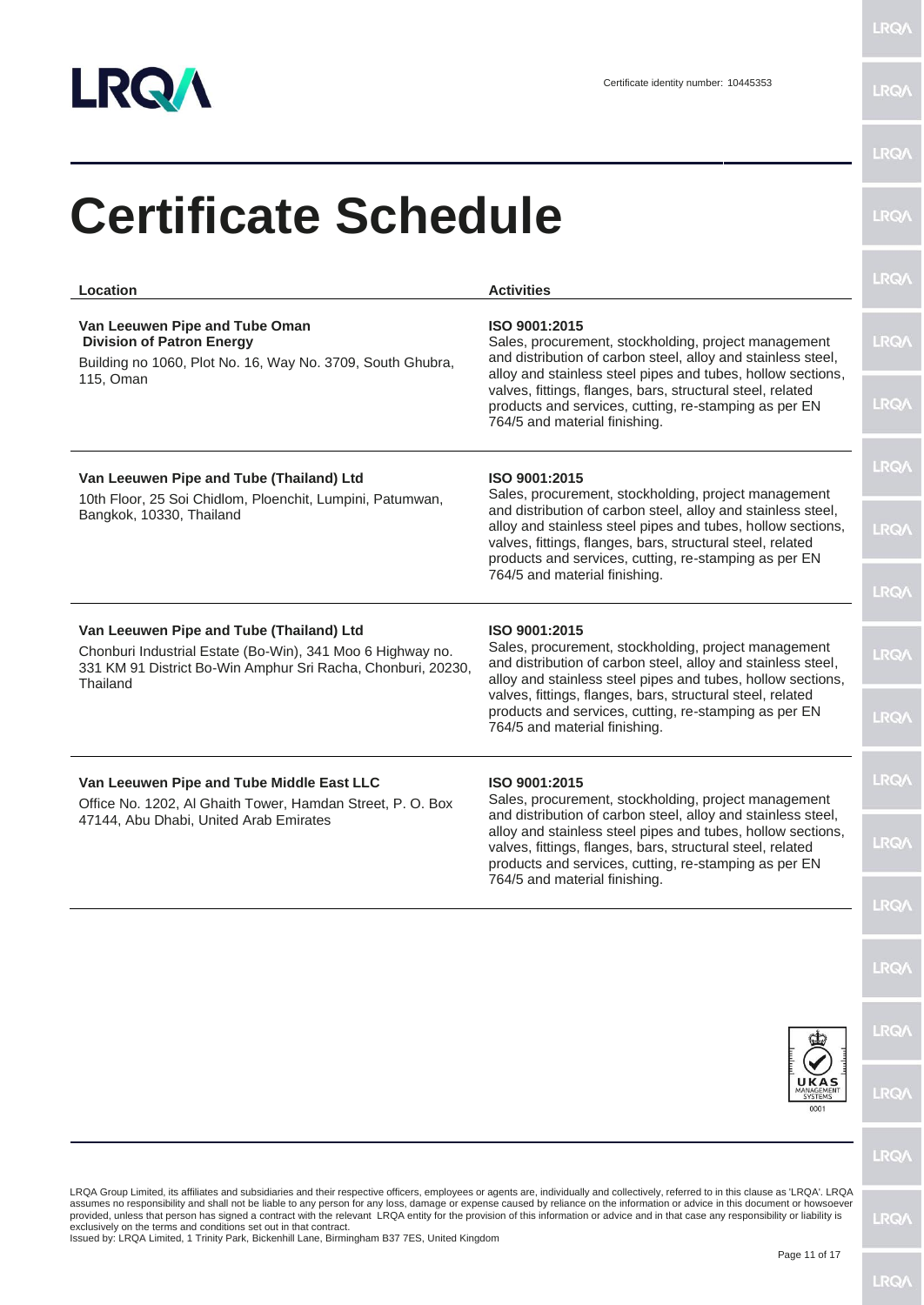

| <b>Certificate Schedule</b>                                                                                                                                                                                                                                                                                                                                                                                                                                                                                                                                                                                                                                                                                                         |                                                                                                                                                                                                                                                    | <b>LRQA</b>  |
|-------------------------------------------------------------------------------------------------------------------------------------------------------------------------------------------------------------------------------------------------------------------------------------------------------------------------------------------------------------------------------------------------------------------------------------------------------------------------------------------------------------------------------------------------------------------------------------------------------------------------------------------------------------------------------------------------------------------------------------|----------------------------------------------------------------------------------------------------------------------------------------------------------------------------------------------------------------------------------------------------|--------------|
| Location                                                                                                                                                                                                                                                                                                                                                                                                                                                                                                                                                                                                                                                                                                                            | <b>Activities</b>                                                                                                                                                                                                                                  | <b>LRQA</b>  |
| Van Leeuwen Pipe and Tube Gulf FZE<br>Oil Field Supply Center, Exec-03, Jebel Ali free zone, Dubai,<br>261145, United Arab Emirates                                                                                                                                                                                                                                                                                                                                                                                                                                                                                                                                                                                                 | ISO 9001:2015<br>Sales, procurement, stockholding, project management<br>and distribution of carbon steel, alloy and stainless steel,<br>alloy and stainless steel pipes and tubes, hollow sections,                                               | <b>LRQA</b>  |
|                                                                                                                                                                                                                                                                                                                                                                                                                                                                                                                                                                                                                                                                                                                                     | valves, fittings, flanges, bars, structural steel, related<br>products and services, cutting, re-stamping as per EN<br>764/5 and material finishing.                                                                                               | <b>LRQA</b>  |
| Van Leeuwen Ltd.<br>Nine Lock Works, Mill street, West Midlands, Brierley Hill, DY5                                                                                                                                                                                                                                                                                                                                                                                                                                                                                                                                                                                                                                                 | ISO 9001:2015<br>Sales, procurement, stockholding, project management                                                                                                                                                                              | <b>LRQA</b>  |
| 2SX, United Kingdom                                                                                                                                                                                                                                                                                                                                                                                                                                                                                                                                                                                                                                                                                                                 | and distribution of carbon steel, alloy and stainless steel,<br>alloy and stainless steel pipes and tubes, hollow sections,<br>valves, fittings, flanges, bars, structural steel, related<br>products and services, cutting, re-stamping as per EN | <b>LRQA</b>  |
|                                                                                                                                                                                                                                                                                                                                                                                                                                                                                                                                                                                                                                                                                                                                     | 764/5 and material finishing.                                                                                                                                                                                                                      | <b>LRQA</b>  |
| Van Leeuwen Ltd.<br>Brunel Road, Skippers Lane Industrial Estate, Middlesbrough,<br>TS6 6JA, United Kingdom                                                                                                                                                                                                                                                                                                                                                                                                                                                                                                                                                                                                                         | ISO 9001:2015<br>Sales, procurement, stockholding, project management<br>and distribution of carbon steel, alloy and stainless steel,<br>alloy and stainless steel pipes and tubes, hollow sections,                                               | <b>LRQA</b>  |
|                                                                                                                                                                                                                                                                                                                                                                                                                                                                                                                                                                                                                                                                                                                                     | valves, fittings, flanges, bars, structural steel, related<br>products and services, cutting, re-stamping as per EN<br>764/5 and material finishing.                                                                                               | <b>LRQA</b>  |
| Van Leeuwen Ltd.<br>Business Unit: Unit 1A, Rotunda Business Centre, Thorncliffe                                                                                                                                                                                                                                                                                                                                                                                                                                                                                                                                                                                                                                                    | ISO 9001:2015<br>Sales, procurement, stockholding, project management                                                                                                                                                                              | <b>LRQA</b>  |
| Park, Chapletown, Sheffield, South Yorkshire, S35 2PG, United<br>Kingdom                                                                                                                                                                                                                                                                                                                                                                                                                                                                                                                                                                                                                                                            | and distribution of carbon steel, alloy and stainless steel,<br>alloy and stainless steel pipes and tubes, hollow sections,<br>valves, fittings, flanges, bars, structural steel, related<br>products and services, cutting, re-stamping as per EN | <b>LRQA</b>  |
|                                                                                                                                                                                                                                                                                                                                                                                                                                                                                                                                                                                                                                                                                                                                     | 764/5 and material finishing.                                                                                                                                                                                                                      | <b>LRQA</b>  |
|                                                                                                                                                                                                                                                                                                                                                                                                                                                                                                                                                                                                                                                                                                                                     |                                                                                                                                                                                                                                                    | <b>LRQA</b>  |
|                                                                                                                                                                                                                                                                                                                                                                                                                                                                                                                                                                                                                                                                                                                                     |                                                                                                                                                                                                                                                    | <b>LRQA</b>  |
|                                                                                                                                                                                                                                                                                                                                                                                                                                                                                                                                                                                                                                                                                                                                     | UKAS<br>MANAGEMENT<br>0001                                                                                                                                                                                                                         | <b>LRQA</b>  |
|                                                                                                                                                                                                                                                                                                                                                                                                                                                                                                                                                                                                                                                                                                                                     |                                                                                                                                                                                                                                                    | <b>LRQA</b>  |
| LRQA Group Limited, its affiliates and subsidiaries and their respective officers, employees or agents are, individually and collectively, referred to in this clause as 'LRQA'. LRQA<br>assumes no responsibility and shall not be liable to any person for any loss, damage or expense caused by reliance on the information or advice in this document or howsoever<br>provided, unless that person has signed a contract with the relevant LRQA entity for the provision of this information or advice and in that case any responsibility or liability is<br>exclusively on the terms and conditions set out in that contract.<br>Issued by: LRQA Limited, 1 Trinity Park, Bickenhill Lane, Birmingham B37 7ES, United Kingdom |                                                                                                                                                                                                                                                    | <b>LRQ/\</b> |
|                                                                                                                                                                                                                                                                                                                                                                                                                                                                                                                                                                                                                                                                                                                                     | Page 12 of 17                                                                                                                                                                                                                                      |              |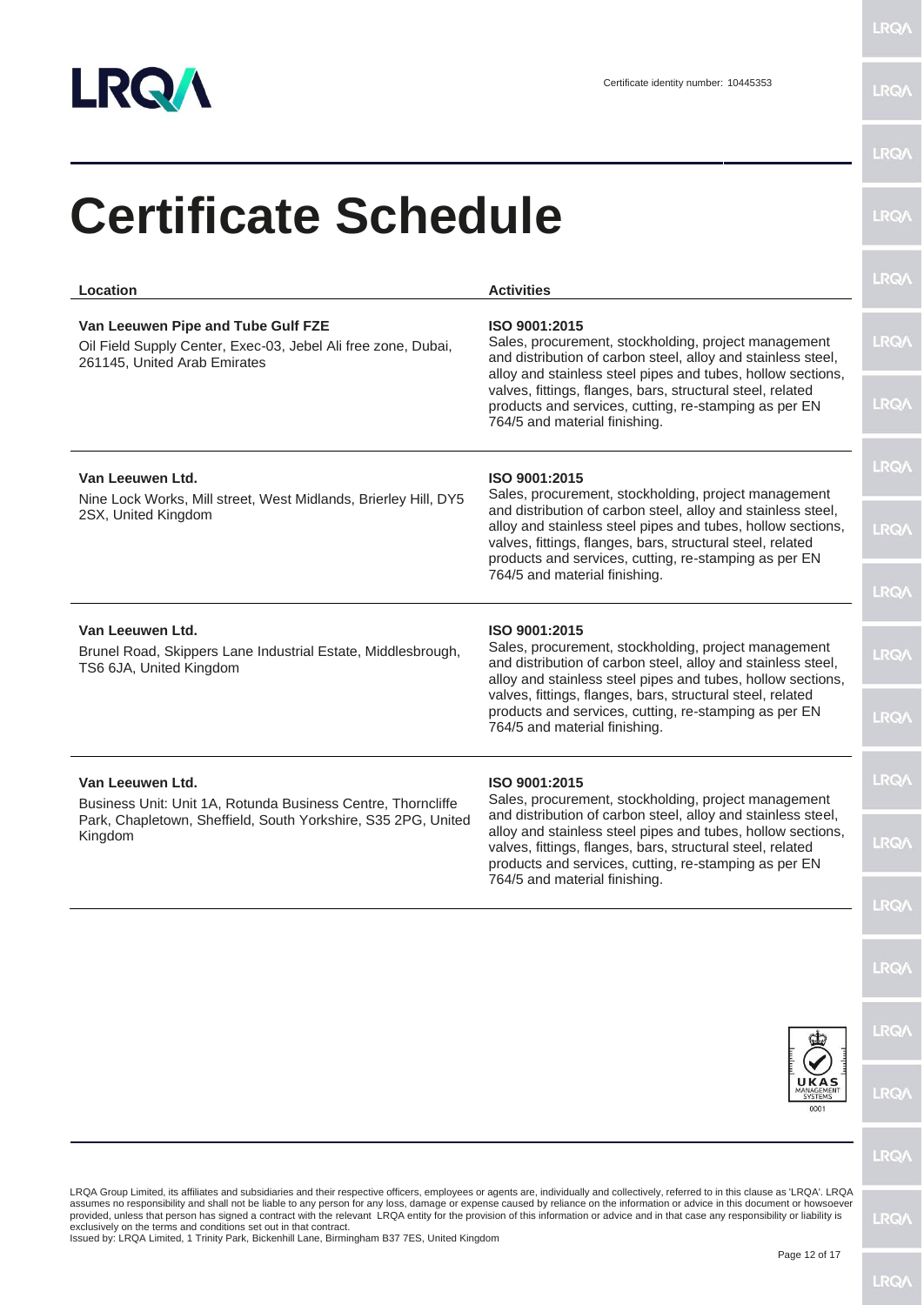

|                                                                                                                                                                                                                                                                                                                                                                                                                                                                                                                                                                                                                                     |                                                                                                                                                                                                                                                    | LRQ/        |
|-------------------------------------------------------------------------------------------------------------------------------------------------------------------------------------------------------------------------------------------------------------------------------------------------------------------------------------------------------------------------------------------------------------------------------------------------------------------------------------------------------------------------------------------------------------------------------------------------------------------------------------|----------------------------------------------------------------------------------------------------------------------------------------------------------------------------------------------------------------------------------------------------|-------------|
| Location                                                                                                                                                                                                                                                                                                                                                                                                                                                                                                                                                                                                                            | <b>Activities</b>                                                                                                                                                                                                                                  |             |
| Van Leeuwen Distribution Limited<br>Armstrong Road, Daneshill East Industrial Estate, Basingstoke,<br>RG24 8NU, United Kingdom                                                                                                                                                                                                                                                                                                                                                                                                                                                                                                      | ISO 9001:2015<br>Sales, procurement, stockholding, project management<br>and distribution of carbon steel, alloy and stainless steel,<br>alloy and stainless steel pipes and tubes, hollow sections,                                               | LRQ/        |
|                                                                                                                                                                                                                                                                                                                                                                                                                                                                                                                                                                                                                                     | valves, fittings, flanges, bars, structural steel, related<br>products and services, cutting, re-stamping as per EN<br>764/5 and material finishing.                                                                                               | <b>LRQ/</b> |
| <b>Van Leeuwen Distribution Limited</b><br>Crompton Way, Bolton, BL1 8TY, United Kingdom                                                                                                                                                                                                                                                                                                                                                                                                                                                                                                                                            | ISO 9001:2015<br>Sales, procurement, stockholding, project management                                                                                                                                                                              | <b>LRQA</b> |
|                                                                                                                                                                                                                                                                                                                                                                                                                                                                                                                                                                                                                                     | and distribution of carbon steel, alloy and stainless steel,<br>alloy and stainless steel pipes and tubes, hollow sections,<br>valves, fittings, flanges, bars, structural steel, related<br>products and services, cutting, re-stamping as per EN | LRQ/        |
|                                                                                                                                                                                                                                                                                                                                                                                                                                                                                                                                                                                                                                     | 764/5 and material finishing.                                                                                                                                                                                                                      | <b>LRQ/</b> |
| Van Leeuwen Pipe And Tube Arabia WLL<br>PalmTower (B) 30th Floor, West Bay, P.O. Box 16369, Doha,<br>Qatar                                                                                                                                                                                                                                                                                                                                                                                                                                                                                                                          | ISO 9001:2015<br>Sales, procurement, stockholding, project management<br>and distribution of carbon steel, alloy and stainless steel,<br>alloy and stainless steel pipes and tubes, hollow sections,                                               | LRQ/        |
|                                                                                                                                                                                                                                                                                                                                                                                                                                                                                                                                                                                                                                     | valves, fittings, flanges, bars, structural steel, related<br>products and services, cutting, re-stamping as per EN<br>764/5 and material finishing.                                                                                               | LRQ/        |
| Van Leeuwen Österreich GmbH<br>Perfektastraße 69/ 4 O.G., 1230 Wien, Austria                                                                                                                                                                                                                                                                                                                                                                                                                                                                                                                                                        | ISO 9001:2015<br>Sales, procurement, stockholding, project management                                                                                                                                                                              | <b>LRQ/</b> |
|                                                                                                                                                                                                                                                                                                                                                                                                                                                                                                                                                                                                                                     | and distribution of carbon steel, alloy and stainless steel,<br>alloy and stainless steel pipes and tubes, hollow sections,<br>valves, fittings, flanges, bars, structural steel, related<br>products and services, cutting, re-stamping as per EN | LRQ/        |
|                                                                                                                                                                                                                                                                                                                                                                                                                                                                                                                                                                                                                                     | 764/5 and material finishing.                                                                                                                                                                                                                      | <b>LRQ/</b> |
|                                                                                                                                                                                                                                                                                                                                                                                                                                                                                                                                                                                                                                     |                                                                                                                                                                                                                                                    | <b>LRQA</b> |
|                                                                                                                                                                                                                                                                                                                                                                                                                                                                                                                                                                                                                                     |                                                                                                                                                                                                                                                    | <b>LRQA</b> |
|                                                                                                                                                                                                                                                                                                                                                                                                                                                                                                                                                                                                                                     | UKAS<br>MANAGEMENT<br>0001                                                                                                                                                                                                                         | LRQ/        |
|                                                                                                                                                                                                                                                                                                                                                                                                                                                                                                                                                                                                                                     |                                                                                                                                                                                                                                                    | <b>LRQA</b> |
| LRQA Group Limited, its affiliates and subsidiaries and their respective officers, employees or agents are, individually and collectively, referred to in this clause as 'LRQA'. LRQA<br>assumes no responsibility and shall not be liable to any person for any loss, damage or expense caused by reliance on the information or advice in this document or howsoever<br>provided, unless that person has signed a contract with the relevant LRQA entity for the provision of this information or advice and in that case any responsibility or liability is<br>exclusively on the terms and conditions set out in that contract. |                                                                                                                                                                                                                                                    | LRQ/        |
| Issued by: LRQA Limited, 1 Trinity Park, Bickenhill Lane, Birmingham B37 7ES, United Kingdom                                                                                                                                                                                                                                                                                                                                                                                                                                                                                                                                        | Page 13 of 17                                                                                                                                                                                                                                      |             |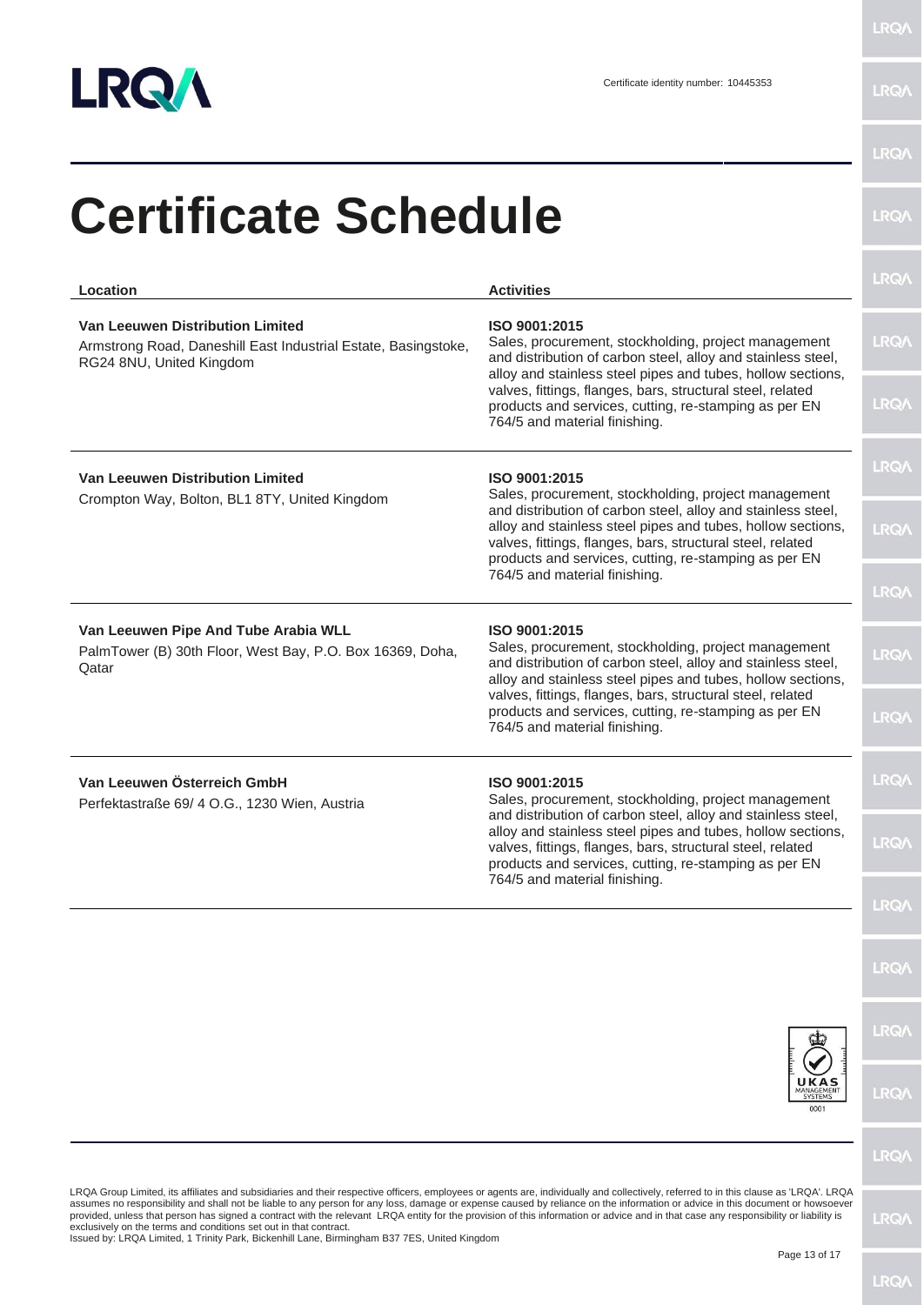

LRQ/

| Location                                                                                                 | <b>Activities</b>                                                                                                                                                                                                                                                                                                                                            | <b>LRQA</b>  |
|----------------------------------------------------------------------------------------------------------|--------------------------------------------------------------------------------------------------------------------------------------------------------------------------------------------------------------------------------------------------------------------------------------------------------------------------------------------------------------|--------------|
| <b>Heléns Rør A/S</b><br>Koesmosevej 48-59, 5500 Middelfart, Denmark                                     | ISO 9001:2015<br>Sales, procurement, stockholding, project management<br>and distribution of carbon steel, alloy and stainless steel,<br>alloy and stainless steel pipes and tubes, hollow sections,                                                                                                                                                         | <b>LRQA</b>  |
|                                                                                                          | valves, fittings, flanges, bars, structural steel, related<br>products and services, cutting, re-stamping as per EN<br>764/5 and material finishing.                                                                                                                                                                                                         | <b>LRQA</b>  |
| Van Leeuwen Hungary Kft.<br>Lőrinci út 139, 2220 Vecsés, Hungary                                         | ISO 9001:2015<br>Sales, procurement, stockholding, project management<br>and distribution of carbon steel, alloy and stainless steel,<br>alloy and stainless steel pipes and tubes, hollow sections,<br>valves, fittings, flanges, bars, structural steel, related<br>products and services, cutting, re-stamping as per EN<br>764/5 and material finishing. | <b>LRQA</b>  |
|                                                                                                          |                                                                                                                                                                                                                                                                                                                                                              | <b>LRQA</b>  |
|                                                                                                          |                                                                                                                                                                                                                                                                                                                                                              | <b>LRQA</b>  |
| <b>PT Van Leeuwen Distribution Indonesia</b><br>Graha Pratama Building, Floor 14, Jl. M.T. Haryono Kav., | ISO 9001:2015<br>Sales, procurement, stockholding, project management<br>and distribution of carbon steel, alloy and stainless steel,                                                                                                                                                                                                                        | <b>LRQA</b>  |
| Jakarta, 1512810, Indonesia                                                                              | alloy and stainless steel pipes and tubes, hollow sections,<br>valves, fittings, flanges, bars, structural steel, related<br>products and services, cutting, re-stamping as per EN<br>764/5 and material finishing.                                                                                                                                          | <b>LRQA</b>  |
|                                                                                                          |                                                                                                                                                                                                                                                                                                                                                              | <b>LRQA</b>  |
| Van Leeuwen Italia S.p.A.<br>Via Ottavio Serra, 2/3, 40012 Lippo di Calderara (BO), Italy                | ISO 9001:2015<br>Sales, procurement, stockholding, project management<br>and distribution of carbon steel, alloy and stainless steel,<br>alloy and stainless steel pipes and tubes, hollow sections,                                                                                                                                                         | <b>LRQ/\</b> |
|                                                                                                          | valves, fittings, flanges, bars, structural steel, related<br>products and services, cutting, re-stamping as per EN<br>764/5 and material finishing.                                                                                                                                                                                                         | <b>LRQA</b>  |
|                                                                                                          |                                                                                                                                                                                                                                                                                                                                                              | <b>LRQA</b>  |
|                                                                                                          |                                                                                                                                                                                                                                                                                                                                                              | <b>LRQA</b>  |
|                                                                                                          | UKAS<br>MANAGEMENT<br>SYSTEMS<br>0001                                                                                                                                                                                                                                                                                                                        | <b>LRQA</b>  |
|                                                                                                          |                                                                                                                                                                                                                                                                                                                                                              | <b>LRQA</b>  |

exclusively on the terms and conditions set out in that contract. Issued by: LRQA Limited, 1 Trinity Park, Bickenhill Lane, Birmingham B37 7ES, United Kingdom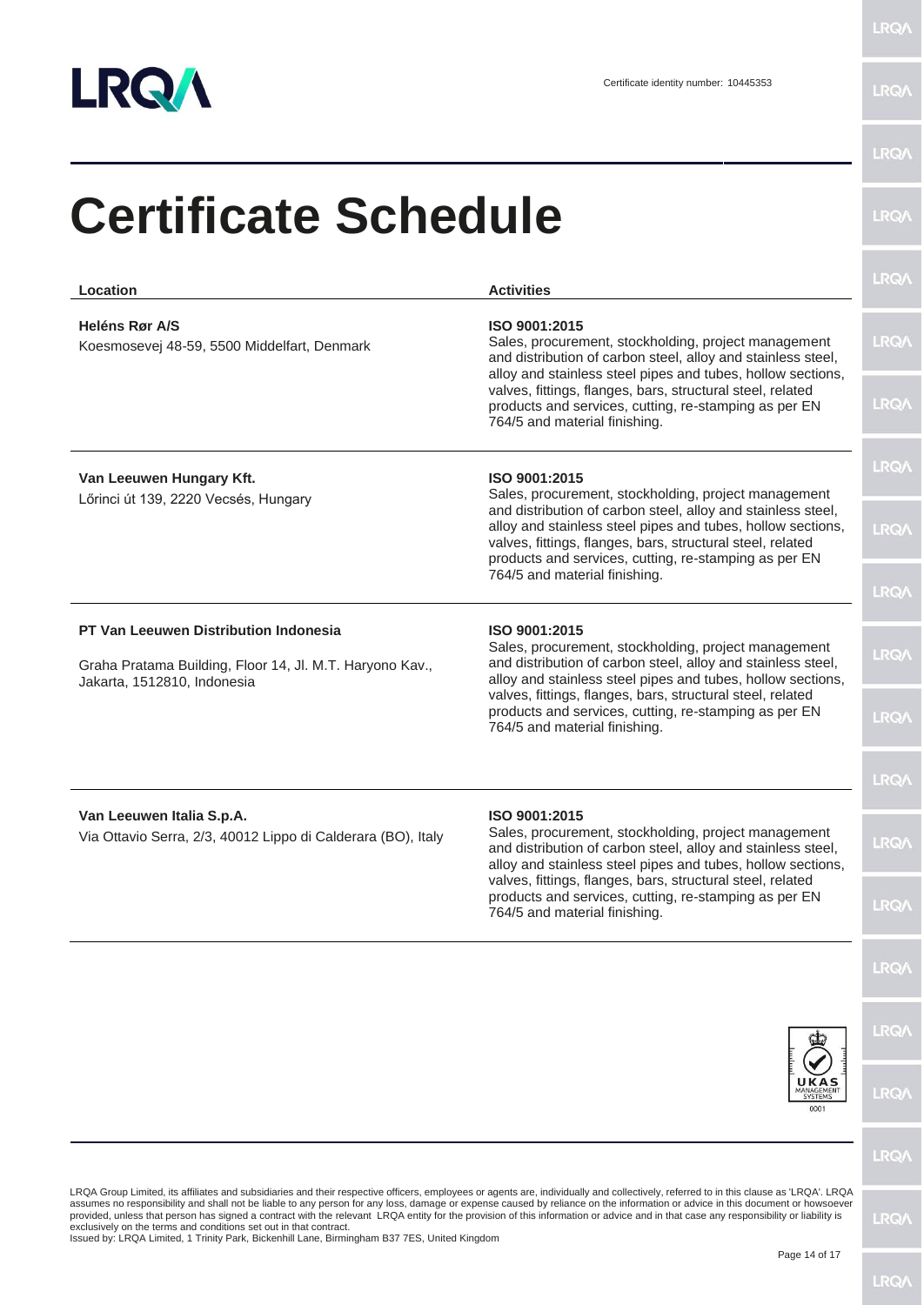

|                                                                                                                                                                                                                                                                                                                                                                                                                                                                                                                                                                                                                                                                                                                                     |                                                                                                                                                                                                                                                                                                                                                              | <b>LRQA</b> |
|-------------------------------------------------------------------------------------------------------------------------------------------------------------------------------------------------------------------------------------------------------------------------------------------------------------------------------------------------------------------------------------------------------------------------------------------------------------------------------------------------------------------------------------------------------------------------------------------------------------------------------------------------------------------------------------------------------------------------------------|--------------------------------------------------------------------------------------------------------------------------------------------------------------------------------------------------------------------------------------------------------------------------------------------------------------------------------------------------------------|-------------|
| <b>Certificate Schedule</b>                                                                                                                                                                                                                                                                                                                                                                                                                                                                                                                                                                                                                                                                                                         |                                                                                                                                                                                                                                                                                                                                                              | <b>LRQA</b> |
| Location                                                                                                                                                                                                                                                                                                                                                                                                                                                                                                                                                                                                                                                                                                                            | <b>Activities</b>                                                                                                                                                                                                                                                                                                                                            | <b>LRQA</b> |
| Van Leeuwen Italia S.p.A.<br>Via Leonardo Da Vinci 97, 20090 Trezzano sul Naviglio (MI),<br>Italy                                                                                                                                                                                                                                                                                                                                                                                                                                                                                                                                                                                                                                   | ISO 9001:2015<br>Sales, procurement, stockholding, project management<br>and distribution of carbon steel, alloy and stainless steel,<br>alloy and stainless steel pipes and tubes, hollow sections,<br>valves, fittings, flanges, bars, structural steel, related<br>products and services, cutting, re-stamping as per EN<br>764/5 and material finishing. | <b>LRQA</b> |
|                                                                                                                                                                                                                                                                                                                                                                                                                                                                                                                                                                                                                                                                                                                                     |                                                                                                                                                                                                                                                                                                                                                              | <b>LRQA</b> |
| Van Leeuwen Distribution Poland Sp. z.o.o.                                                                                                                                                                                                                                                                                                                                                                                                                                                                                                                                                                                                                                                                                          | ISO 9001:2015<br>Sales, procurement, stockholding, project management<br>and distribution of carbon steel, alloy and stainless steel,<br>alloy and stainless steel pipes and tubes, hollow sections,<br>valves, fittings, flanges, bars, structural steel, related<br>products and services, cutting, re-stamping as per EN<br>764/5 and material finishing. | <b>LRQA</b> |
| ul. Rozdzienskiego 17, 41-303 Dabrowa Górnicza,<br>Poland                                                                                                                                                                                                                                                                                                                                                                                                                                                                                                                                                                                                                                                                           |                                                                                                                                                                                                                                                                                                                                                              | <b>LRQA</b> |
|                                                                                                                                                                                                                                                                                                                                                                                                                                                                                                                                                                                                                                                                                                                                     |                                                                                                                                                                                                                                                                                                                                                              | <b>LRQA</b> |
| SC Van Leeuwen Romania S.R.L.<br>Soseaua Draganesti No. 32, 230119 Slatina, Olt County,,<br>Romania                                                                                                                                                                                                                                                                                                                                                                                                                                                                                                                                                                                                                                 | ISO 9001:2015<br>Sales, procurement, stockholding, project management<br>and distribution of carbon steel, alloy and stainless steel,<br>alloy and stainless steel pipes and tubes, hollow sections,                                                                                                                                                         | <b>LRQA</b> |
|                                                                                                                                                                                                                                                                                                                                                                                                                                                                                                                                                                                                                                                                                                                                     | valves, fittings, flanges, bars, structural steel, related<br>products and services, cutting, re-stamping as per EN<br>764/5 and material finishing.                                                                                                                                                                                                         | <b>LRQA</b> |
| Van Leeuwen Production Slovakia s.r.o.<br>Juajov Dvor 523, 925 28 Puste Ulany, Slovakia                                                                                                                                                                                                                                                                                                                                                                                                                                                                                                                                                                                                                                             | ISO 9001:2015<br>Sales, procurement, stockholding, project management<br>and distribution of carbon steel, alloy and stainless steel,<br>alloy and stainless steel pipes and tubes, hollow sections,<br>valves, fittings, flanges, bars, structural steel, related<br>products and services, cutting, re-stamping as per EN                                  | <b>LRQA</b> |
|                                                                                                                                                                                                                                                                                                                                                                                                                                                                                                                                                                                                                                                                                                                                     |                                                                                                                                                                                                                                                                                                                                                              | <b>LRQ/</b> |
|                                                                                                                                                                                                                                                                                                                                                                                                                                                                                                                                                                                                                                                                                                                                     | 764/5 and material finishing.                                                                                                                                                                                                                                                                                                                                | <b>LRQA</b> |
|                                                                                                                                                                                                                                                                                                                                                                                                                                                                                                                                                                                                                                                                                                                                     |                                                                                                                                                                                                                                                                                                                                                              | <b>LRQA</b> |
|                                                                                                                                                                                                                                                                                                                                                                                                                                                                                                                                                                                                                                                                                                                                     |                                                                                                                                                                                                                                                                                                                                                              | <b>LRQA</b> |
|                                                                                                                                                                                                                                                                                                                                                                                                                                                                                                                                                                                                                                                                                                                                     | UKAS<br>MANAGEMENT<br>0001                                                                                                                                                                                                                                                                                                                                   | <b>LRQA</b> |
|                                                                                                                                                                                                                                                                                                                                                                                                                                                                                                                                                                                                                                                                                                                                     |                                                                                                                                                                                                                                                                                                                                                              | <b>LRQ/</b> |
| LRQA Group Limited, its affiliates and subsidiaries and their respective officers, employees or agents are, individually and collectively, referred to in this clause as 'LRQA'. LRQA<br>assumes no responsibility and shall not be liable to any person for any loss, damage or expense caused by reliance on the information or advice in this document or howsoever<br>provided, unless that person has signed a contract with the relevant LRQA entity for the provision of this information or advice and in that case any responsibility or liability is<br>exclusively on the terms and conditions set out in that contract.<br>Issued by: LRQA Limited, 1 Trinity Park, Bickenhill Lane, Birmingham B37 7ES, United Kingdom |                                                                                                                                                                                                                                                                                                                                                              | <b>LRQA</b> |
|                                                                                                                                                                                                                                                                                                                                                                                                                                                                                                                                                                                                                                                                                                                                     | Page 15 of 17                                                                                                                                                                                                                                                                                                                                                |             |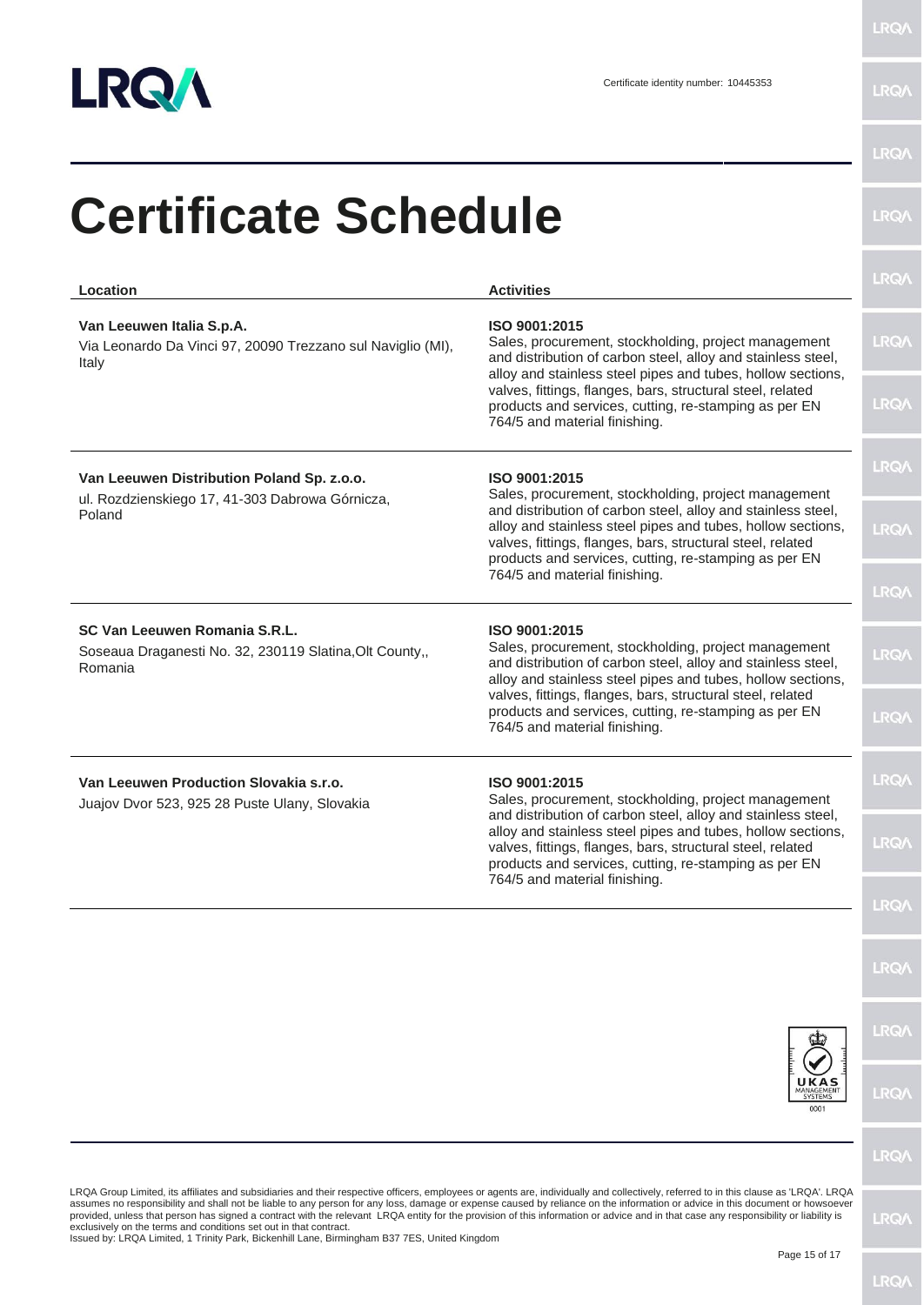

| Location                                                                                                                                                                                                                                                                                                                                                                                                                                                                                                                                                                                                                                                                                                                            | <b>Activities</b>                                                                                                                                                                                                                                                                                                           | <b>LRQA</b> |  |
|-------------------------------------------------------------------------------------------------------------------------------------------------------------------------------------------------------------------------------------------------------------------------------------------------------------------------------------------------------------------------------------------------------------------------------------------------------------------------------------------------------------------------------------------------------------------------------------------------------------------------------------------------------------------------------------------------------------------------------------|-----------------------------------------------------------------------------------------------------------------------------------------------------------------------------------------------------------------------------------------------------------------------------------------------------------------------------|-------------|--|
| VL pipe and tube d.o.o.<br>Otiski vrh 25a, 2373 Sentjanz, Slovenia                                                                                                                                                                                                                                                                                                                                                                                                                                                                                                                                                                                                                                                                  | ISO 9001:2015<br>Sales, procurement, stockholding, project management<br>and distribution of carbon steel, alloy and stainless steel,<br>alloy and stainless steel pipes and tubes, hollow sections,                                                                                                                        | <b>LRQ/</b> |  |
|                                                                                                                                                                                                                                                                                                                                                                                                                                                                                                                                                                                                                                                                                                                                     | valves, fittings, flanges, bars, structural steel, related<br>products and services, cutting, re-stamping as per EN<br>764/5 and material finishing.                                                                                                                                                                        | <b>LRQA</b> |  |
| <b>Heléns Rör AB</b><br>Västergårdsvägen 16, 301 04 Halmstad, Sweden                                                                                                                                                                                                                                                                                                                                                                                                                                                                                                                                                                                                                                                                | ISO 9001:2015<br>Sales, procurement, stockholding, project management<br>and distribution of carbon steel, alloy and stainless steel,<br>alloy and stainless steel pipes and tubes, hollow sections,<br>valves, fittings, flanges, bars, structural steel, related<br>products and services, cutting, re-stamping as per EN | <b>LRQ/</b> |  |
|                                                                                                                                                                                                                                                                                                                                                                                                                                                                                                                                                                                                                                                                                                                                     |                                                                                                                                                                                                                                                                                                                             | <b>LRQA</b> |  |
|                                                                                                                                                                                                                                                                                                                                                                                                                                                                                                                                                                                                                                                                                                                                     | 764/5 and material finishing.                                                                                                                                                                                                                                                                                               | <b>LRQA</b> |  |
| <b>Heléns Rör AB</b><br>Måttbandsvägen, 310 20 Knäred, Sweden                                                                                                                                                                                                                                                                                                                                                                                                                                                                                                                                                                                                                                                                       | ISO 9001:2015<br>Sales, procurement, stockholding, project management<br>and distribution of carbon steel, alloy and stainless steel,<br>alloy and stainless steel pipes and tubes, hollow sections,                                                                                                                        | <b>LRQA</b> |  |
|                                                                                                                                                                                                                                                                                                                                                                                                                                                                                                                                                                                                                                                                                                                                     | valves, fittings, flanges, bars, structural steel, related<br>products and services, cutting, re-stamping as per EN<br>764/5 and material finishing.                                                                                                                                                                        | <b>LRQA</b> |  |
| <b>Heléns Rör AB</b><br>Storgatan 12, 89133 Örnsköldsvik, Sweden                                                                                                                                                                                                                                                                                                                                                                                                                                                                                                                                                                                                                                                                    | ISO 9001:2015<br>Sales, procurement, stockholding, project management                                                                                                                                                                                                                                                       | <b>LRQA</b> |  |
|                                                                                                                                                                                                                                                                                                                                                                                                                                                                                                                                                                                                                                                                                                                                     | and distribution of carbon steel, alloy and stainless steel,<br>alloy and stainless steel pipes and tubes, hollow sections,<br>valves, fittings, flanges, bars, structural steel, related<br>products and services, cutting, re-stamping as per EN<br>764/5 and material finishing.                                         | <b>LRQ/</b> |  |
|                                                                                                                                                                                                                                                                                                                                                                                                                                                                                                                                                                                                                                                                                                                                     |                                                                                                                                                                                                                                                                                                                             | <b>LRQA</b> |  |
|                                                                                                                                                                                                                                                                                                                                                                                                                                                                                                                                                                                                                                                                                                                                     |                                                                                                                                                                                                                                                                                                                             | <b>LRQA</b> |  |
|                                                                                                                                                                                                                                                                                                                                                                                                                                                                                                                                                                                                                                                                                                                                     |                                                                                                                                                                                                                                                                                                                             | <b>LRQA</b> |  |
|                                                                                                                                                                                                                                                                                                                                                                                                                                                                                                                                                                                                                                                                                                                                     | UKAS<br>MANAGEMENT<br>0001                                                                                                                                                                                                                                                                                                  | <b>LRQA</b> |  |
|                                                                                                                                                                                                                                                                                                                                                                                                                                                                                                                                                                                                                                                                                                                                     |                                                                                                                                                                                                                                                                                                                             | <b>LRQA</b> |  |
| LRQA Group Limited, its affiliates and subsidiaries and their respective officers, employees or agents are, individually and collectively, referred to in this clause as 'LRQA'. LRQA<br>assumes no responsibility and shall not be liable to any person for any loss, damage or expense caused by reliance on the information or advice in this document or howsoever<br>provided, unless that person has signed a contract with the relevant LRQA entity for the provision of this information or advice and in that case any responsibility or liability is<br>exclusively on the terms and conditions set out in that contract.<br>Issued by: LRQA Limited, 1 Trinity Park, Bickenhill Lane, Birmingham B37 7ES, United Kingdom |                                                                                                                                                                                                                                                                                                                             |             |  |
|                                                                                                                                                                                                                                                                                                                                                                                                                                                                                                                                                                                                                                                                                                                                     | Page 16 of 17                                                                                                                                                                                                                                                                                                               | <b>LRQA</b> |  |